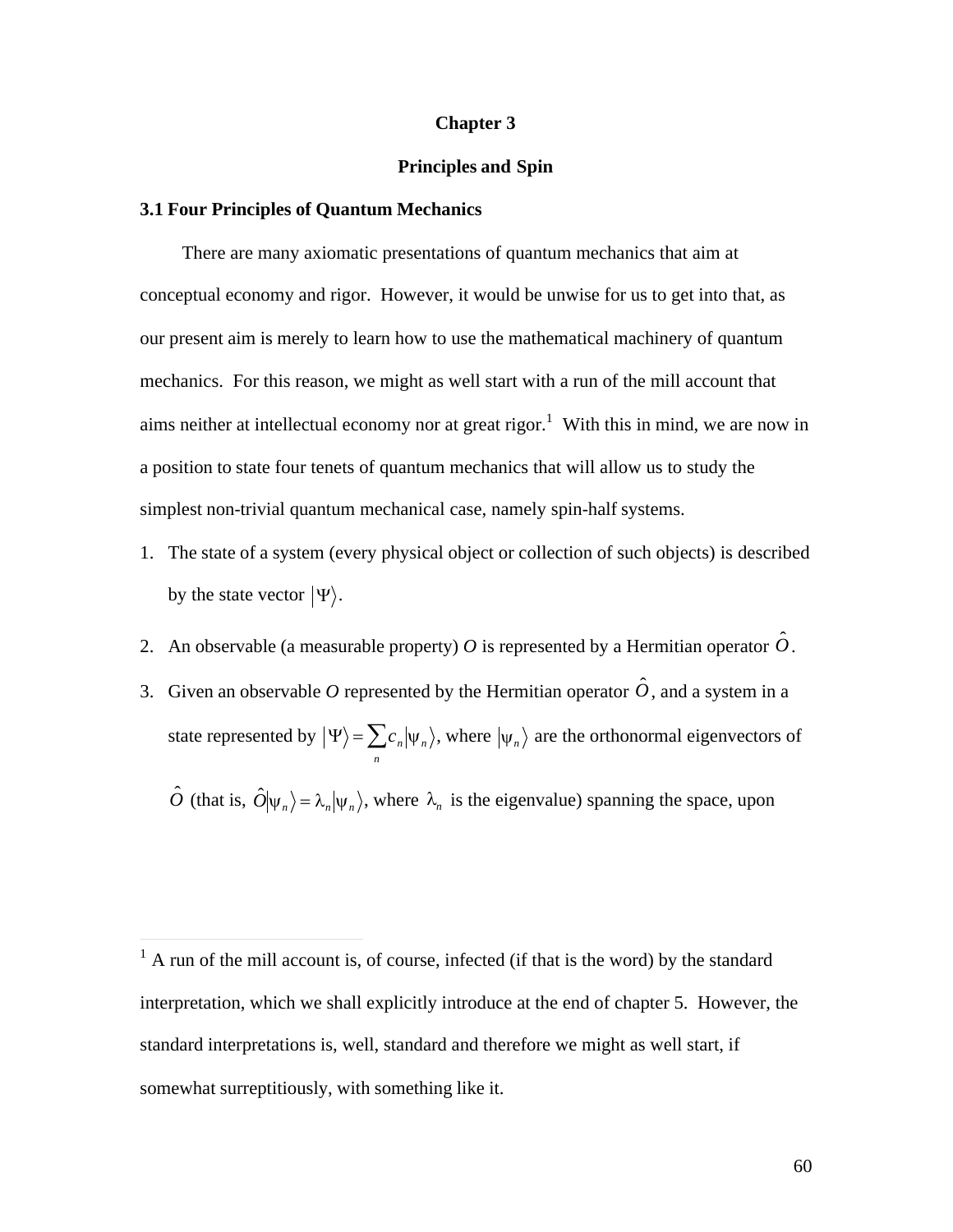measurement of O, one always obtains one of the  $\lambda_n$ , and the probability of obtaining  $\lambda_n$  is  $|c_n|^2$ , the square of the modulus of the expansion coefficient of  $|\psi_n\rangle$ .<sup>2</sup>

transformed from  $|\Psi\rangle$  into  $|\psi_n\rangle$ , the eigenvector corresponding to the eigenvalue  $\lambda_n$ . 4. Once the measurement of O returns  $\lambda_n$ , the state vector is instantaneously Let us briefly comment on these principles.

In order to be successful, a physical theory must give us predictions (which may be statistical) on what returns we shall obtain if we measure a property *O* (an observable, in quantum mechanical jargon) on physical systems in some quantum state or other. Consequently, quantum mechanics must contain the representation of the quantum state of any physical system on which we intend to perform a measurement and that of any observable we intend to measure. Principles (1) and (2) do just that. Principle (1) tells us that all the information that quantum mechanics has with respect to a system's physical state is encapsulated in a vector  $|\Psi\rangle$ , exactly the mathematical object we just studied. that the theoretical counterpart of an observable is a Hermitian operator.<sup>3</sup> For reasons that will become clear shortly  $|\Psi\rangle$  must be normalized. Principle (2) states

 $\frac{1}{\epsilon}$ <sup>2</sup> For any expression *x*,  $|x|^2 = x^*x$ . That is, to obtain the squared modulus of an expression, one multiplies the expression times its complex conjugate.

 $\overline{a}$ 

 $3$  It is worth noticing that although to every observable there corresponds a Hermitian operator, whether the converse is true is a different matter. For example, D'Espagnat has argued that it not the case that to every Hermitian operator there corresponds an observable. See D'Espagnat, B., (1995): 98-9.

61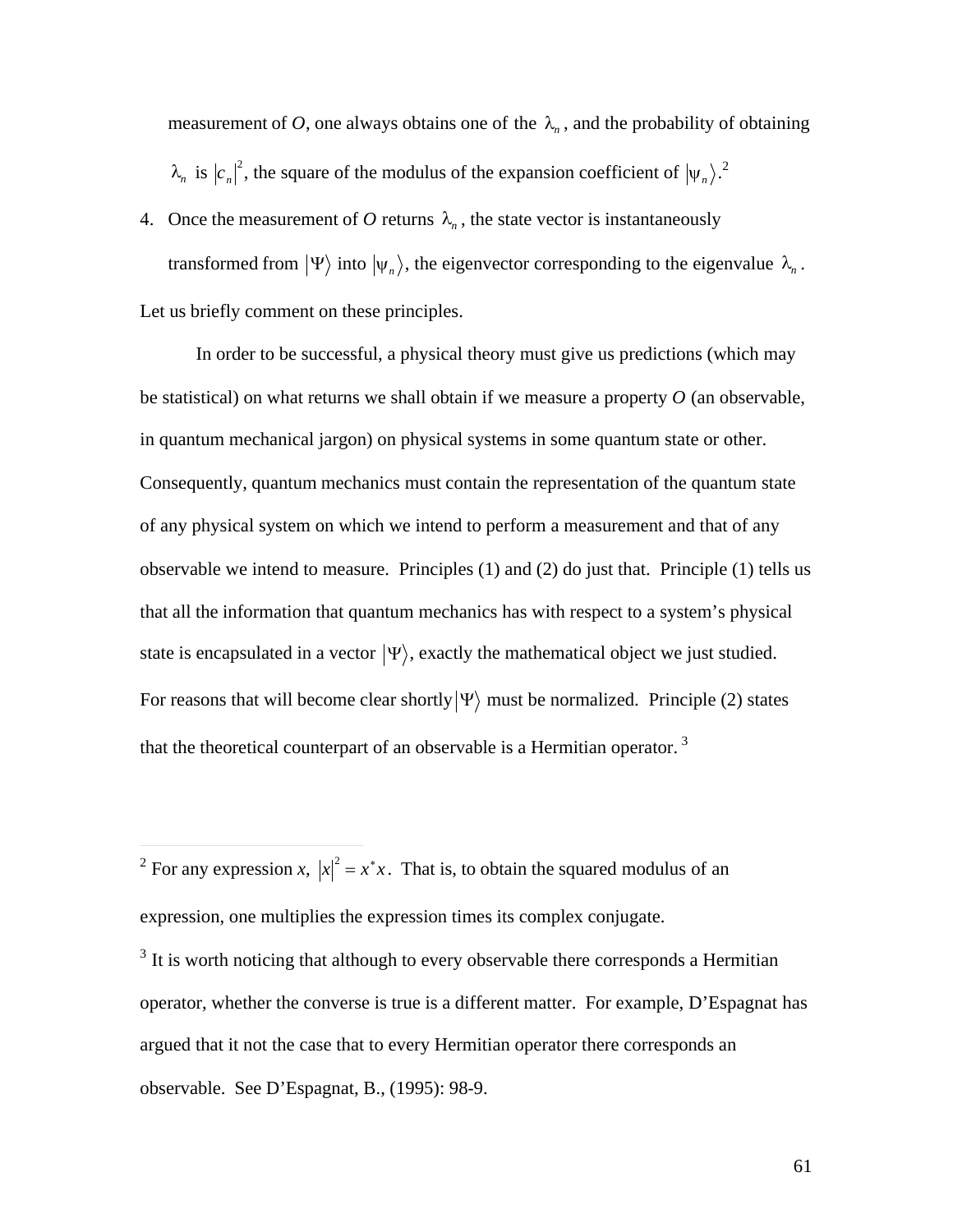Principle (3) tells us what to expect if we perform a measurement of an observable O on a system in a state represented by  $|\Psi\rangle$ . Since an observable is represented by a Hermitian operator, we can take the orthonormal eigenvectors  $|\psi_{_n}\rangle$  of  $\hat{O}$  $\mathbb{R}^n$ as basis vectors of the vector space. Consequently, we can express  $|\Psi\rangle$  as a linear combination of  $\hat{O}$ 's eigenvectors so that  $|\Psi\rangle = \sum_{n} c_n |\psi_n\rangle$ . The measurement return is always an eigenvalue  $\lambda_n$  of  $\hat{O}$  with respect to a  $|\psi_n\rangle$ ; the probability of obtaining  $\lambda_n$  is  $\sim$   $\sim$   $\sim$   $\sim$   $\sim$   $\sim$  $c_n$ <sup>2</sup>, the square of the modulus of the expansion coefficient of  $|\psi_n\rangle$ <sup>4</sup>. For example, suppose that  $\hat{O}$  has only two eigenvectors, so that  $\hat{O}\psi_1 = \lambda_1 \psi_1$  and  $\hat{O}\psi_2 = \lambda_2 \psi_2$ . Then  $\Psi$ ) =  $c_1\Psi_1 + c_2\Psi_2$ , and upon measuring *O*, we shall obtain  $\lambda_1$  with probability  $|c_1|^2$  and  $\lambda_2$ with probability  $|c_2|^2$ .<sup>5</sup>

 $\mathbf{f} = \begin{bmatrix} \mathbf{f} & \mathbf{f} \\ \mathbf{f} & \mathbf{f} \end{bmatrix}$  ,  $\mathbf{f} = \begin{bmatrix} \mathbf{f} & \mathbf{f} \\ \mathbf{f} & \mathbf{f} \end{bmatrix}$  ,  $\mathbf{f} = \begin{bmatrix} \mathbf{f} & \mathbf{f} \\ \mathbf{f} & \mathbf{f} \end{bmatrix}$  ,  $\mathbf{f} = \begin{bmatrix} \mathbf{f} & \mathbf{f} \\ \mathbf{f} & \mathbf{f} \end{bmatrix}$  $\frac{4 \times 1}{4 \times 1}$ Since upon measuring O we must obtain one of the  $\lambda_n$ , it must be the case that called), that measurement returns are always eigenvalues is not quite true. However, <sup>4</sup> In reality, because of a quantum mechanical result (the energy-time uncertainty, so statistically they oscillate in predictable ways around eigenvalues; see appendix 6. Note that it follows from (2.9.6) that  $|c_n|^2 = |\langle \Psi_n | \Psi \rangle|^2$ , where  $\langle \Psi_n |$  is the bra of the ket  $|\Psi_n \rangle$ .  $\hat{h}$  ,  $\hat{h}$  ,  $\hat{h}$  ,  $\hat{h}$  ,  $\hat{h}$  ,  $\hat{h}$  ,  $\hat{h}$  ,  $\hat{h}$  ,  $\hat{h}$  ,  $\hat{h}$  ,  $\hat{h}$  ,  $\hat{h}$ That is, the probability of obtaining  $\lambda_n$  is the square of the magnitude of the modulus of measurement state vector  $|\Psi\rangle$ . the inner product between  $|\psi_n\rangle$ , the eigenvector for  $\lambda_n$  with respect to  $\hat{O}$ , and the pre-

 $<sup>5</sup>$  At the cost of being pedantic, we should note that principle (3) does not ask us to apply</sup>  $\hat{O}$  to  $|\Psi\rangle$  but to decompose  $|\Psi\rangle$  into  $\hat{O}$ 's eigenvectors, something that can always be done because  $\hat{o}$  is Hermitian.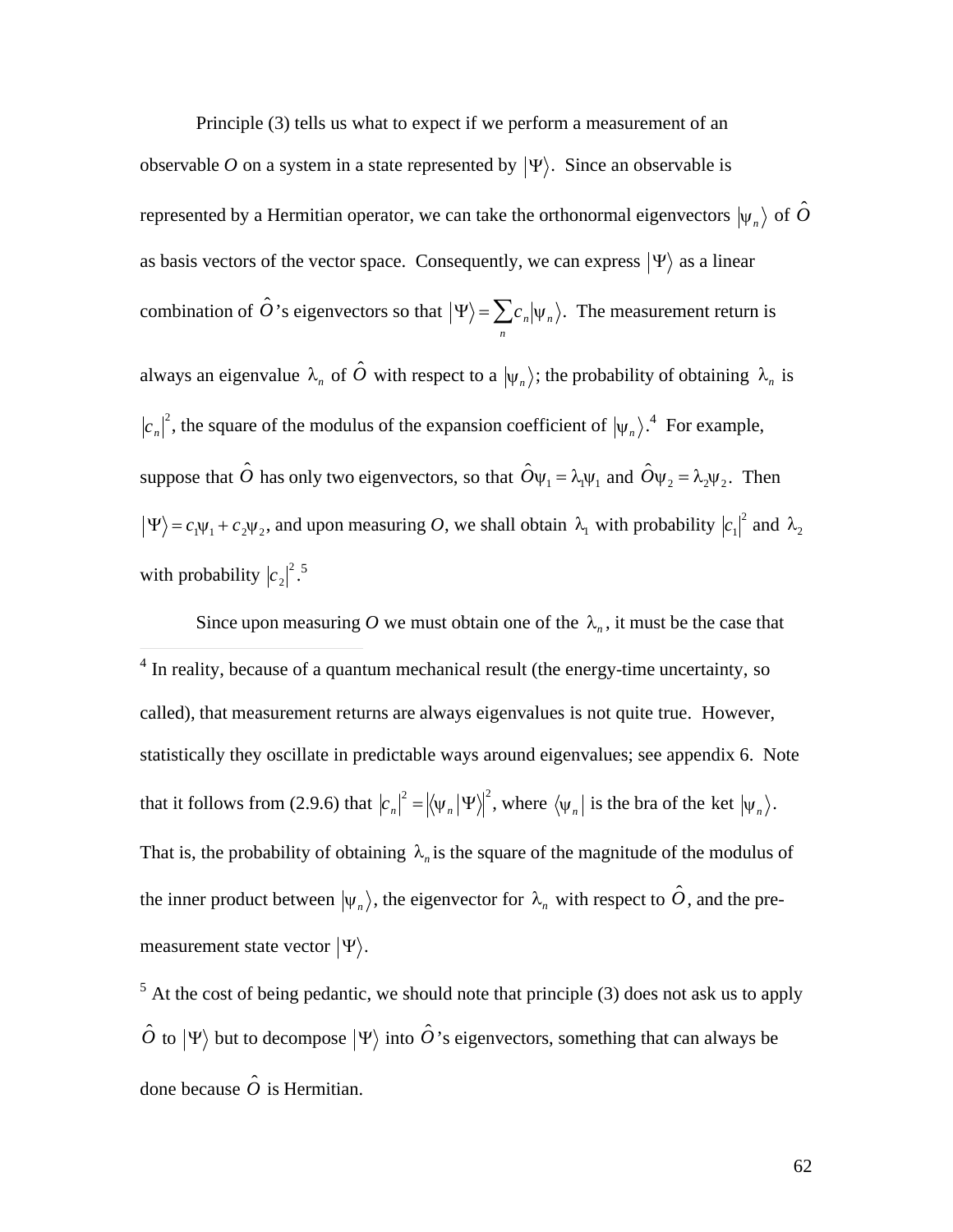$$
\sum_{n} |c_n|^2 = 1. \tag{3.1.1}
$$

In other words, the sum of the probabilities of all the possible measurement returns must be equal to one. Keeping in mind that the norm of a vector  $|\Psi\rangle$  is  $\sqrt{\langle \Psi | \Psi \rangle}$ , where  $\langle \Psi | \Psi \rangle = \sum_{n} |c_n|^2$ , one can easily see that (3.1.1) is satisfied if and only if  $|\Psi \rangle$  is

normalized.

Principle (4) embodies what is called "the collapse" or "the reduction" of the state vector. As we shall see, it is a most mysterious feature of the theory. Note that the combination of principles (3) and (4) guarantees that if a measurement of O returns  $\lambda_n$ , a new measurement of *O*, if performed sufficiently quickly (before the system has started evolving again), will return the same eigenvalue  $\lambda_n$ . For, principle (4) tells us that the first measurement results in the collapse of  $|\Psi\rangle$  onto  $|\psi_n\rangle$ , so that  $|\Psi\rangle$  is now an  $\frac{1}{2}$ eigenvector of  $\hat{O}$ , which entails that  $c_n = 1$ , and consequently principle (3) tells us that the probability of obtaining  $\lambda_n$  upon re-measuring is  $|c_n|^2 = 1.6$ 

# **3.2 Spin**

 $\overline{a}$ 

We can decompose the total spin  $S$  of a quantum particle into its three components  $S_x$ ,  $S_y$ , and  $S_z$ , one for each dimension. As we noted, measuring one of them  $\frac{1}{11}$   $\frac{1}{10}$   $\frac{1}{10}$   $\frac{1}{10}$ randomizes the measurement returns of the others, and for this reason  $S_x$ ,  $S_y$ , and  $S_z$ , are called "incompatible observables". In quantum mechanics, this is expressed by the fact

<sup>†</sup>  next chapter. For now, however, let us put it on the back burner.<sup>6</sup> Suppose we leave the system alone instead of performing a measurement on it. What will its temporal evolution be? The answer to this central question will concern us in the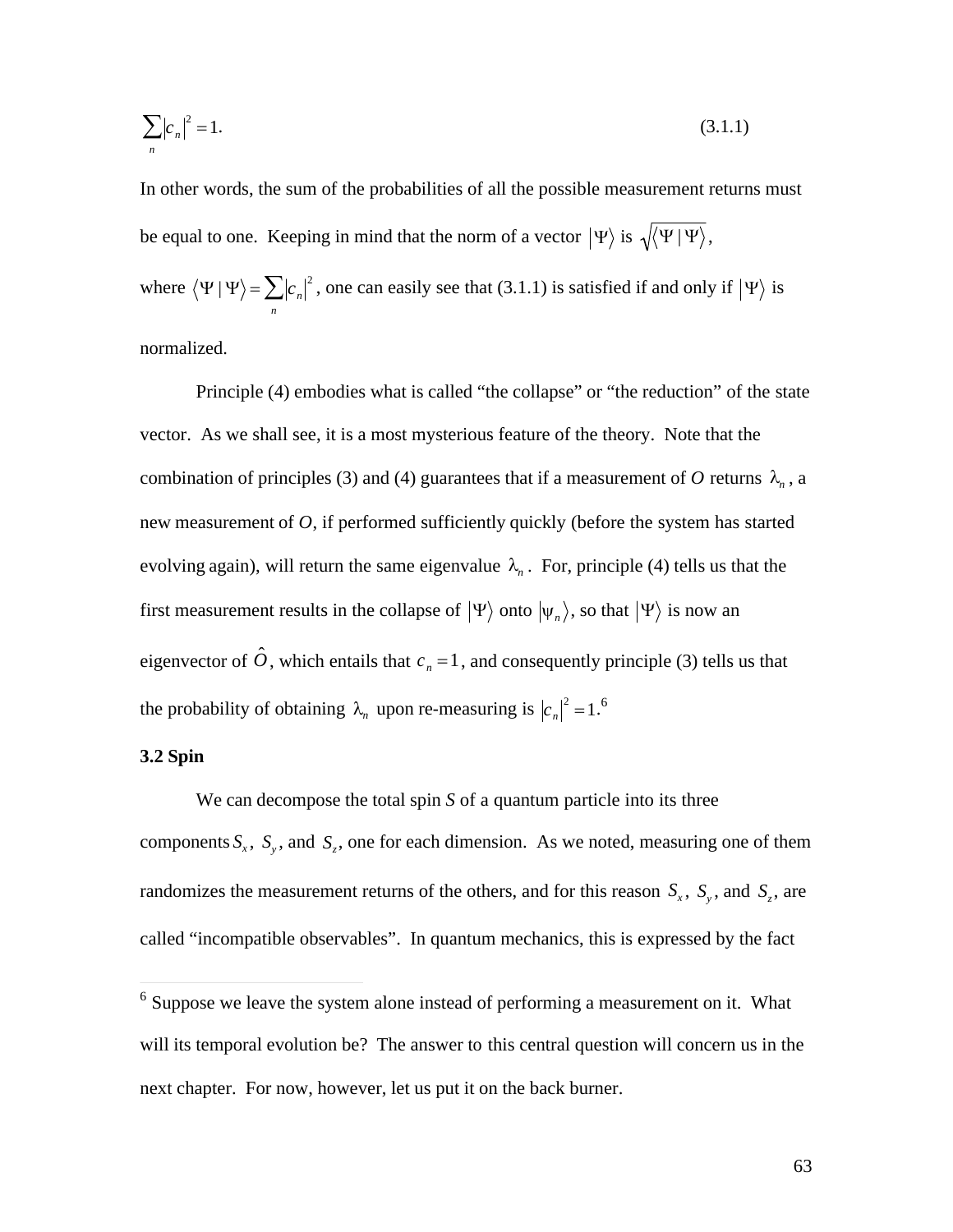that their corresponding operators  $\hat{S}_x$ ,  $\hat{S}_y$ , and  $\hat{S}_z$  do not commute. In fact, the following relations hold:

$$
\left[\hat{S}_x, \hat{S}_y\right] = i\hbar \hat{S}_z; \left[\hat{S}_y, \hat{S}_z\right] = i\hbar \hat{S}_x; \left[\hat{S}_z, \hat{S}_x\right] = i\hbar \hat{S}_y. \tag{3.2.1}
$$

components, and consequently  $\hat{S}^2$  and  $\hat{S}_z$  commute. Since they are commuting By contrast,  $S^2$ , the square of the total spin, is compatible with each of the spin Hermitian operators, their common set of eigenvectors spans the space, and therefore can be used as an orthonormal basis. When studying spin, it is customary to use exactly such basis, which is called the "standard basis". (We shall see later how to apply the operators  $\hat{S}_x$  and  $\hat{S}_y$  when the state vector is expressed in the standard basis). If we measure a spin component, *S<sup>z</sup>* , for example, the possible measurement returns depend on a number unchangeable spin quantum number, confusingly called "the spin" of that species. For *s*, the spin quantum number. It turns out that every species of elementary particle has an example, protons, neutrons, and electrons, the particles constituting ordinary matter, have spin 1/2 (spin-half), while photons have spin 1.

Spin-half is the simplest case of spin:  $\hat{S}^2$  and  $\hat{S}_z$  have just two eigenvectors, namely,  $\ket{\downarrow_z}$ , called "*z*-spin down", and  $\ket{\uparrow_z}$ , called "*z*-spin up". The eigenvector equations are:

$$
\hat{S}^2 \left| \hat{\Gamma}_z \right\rangle = \frac{3}{4} \hbar^2 \left| \hat{\Gamma}_z \right\rangle, \hat{S}^2 \left| \downarrow_z \right\rangle = \frac{3}{4} \hbar^2 \left| \downarrow_z \right\rangle \tag{3.2.2}
$$

and

 $\overline{a}$ 

$$
\hat{S}_z|\uparrow_z\rangle = \frac{1}{2}\hbar|\uparrow_z\rangle, \ \hat{S}_z|\downarrow_z\rangle = -\frac{1}{2}\hbar|\downarrow_z\rangle. \tag{3.2.3}
$$

 $\frac{1}{2}$ <sup>7</sup> To obtain the other commutators, note that  $[\hat{A}, \hat{B}] = -[\hat{B}, \hat{A}]$ .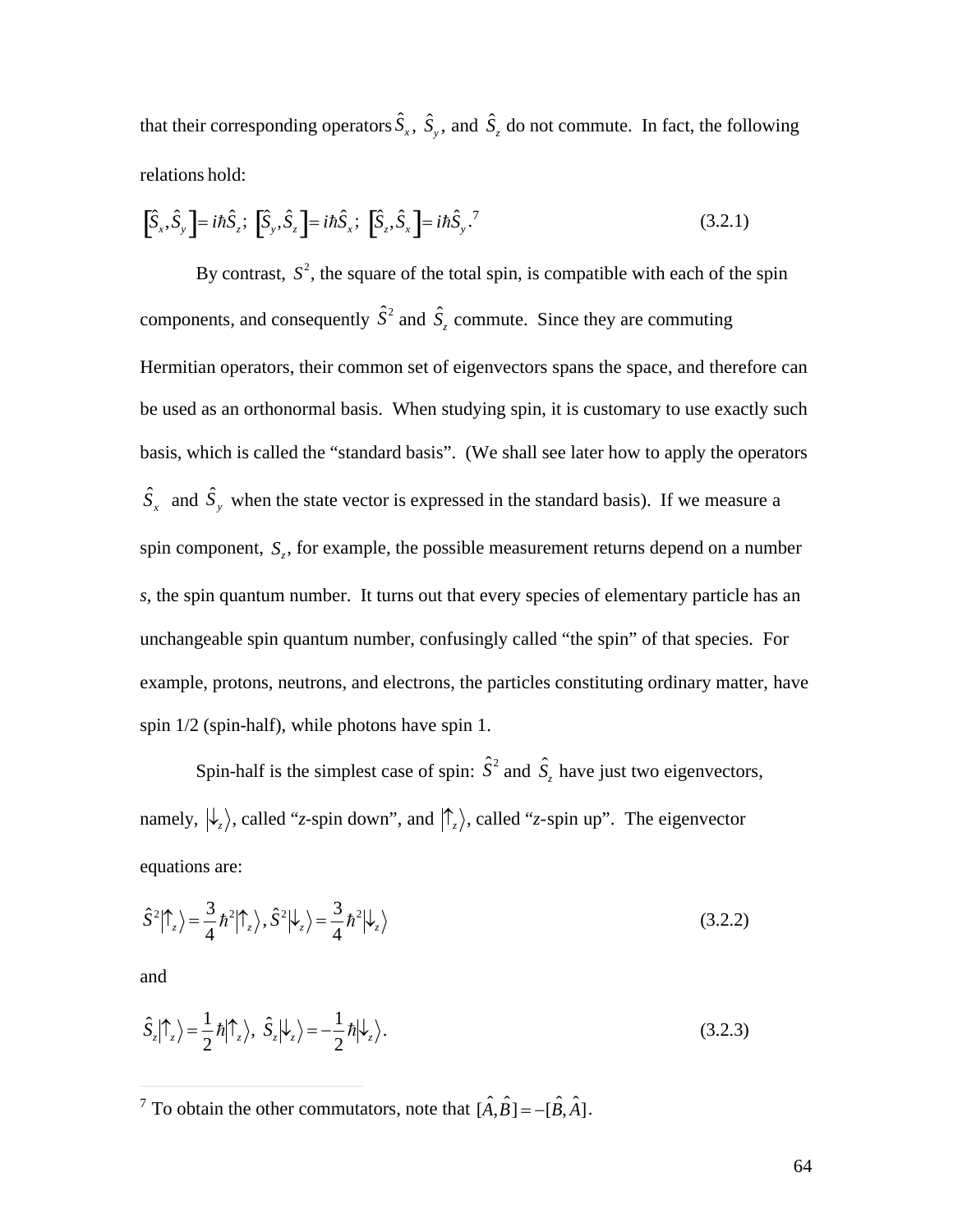Since  $\hat{S}^2$  and  $\hat{S}_z$  are Hermitian and commute, we can use  $\{\hat{\tau}_z, \hat{\psi}_z\}$  as a basis, and in this basis

$$
|\uparrow_z\rangle = \begin{pmatrix} 1 \\ 0 \end{pmatrix}, \text{ and } |\downarrow_z\rangle = \begin{pmatrix} 0 \\ 1 \end{pmatrix}.
$$
 (3.2.4)

Hence, the general state  $|\Psi\rangle$  of a spin-half particle is a linear combination of the basis vectors:

$$
|\Psi\rangle = c_1 |\uparrow_z\rangle + c_2 |\downarrow_z\rangle = c_1 \begin{pmatrix} 1 \\ 0 \end{pmatrix} + c_2 \begin{pmatrix} 0 \\ 1 \end{pmatrix} = \begin{pmatrix} c_1 \\ c_2 \end{pmatrix}.
$$
 (3.2.5)

Now let us find the matrix forms of  $\hat{S}^2$  and  $\hat{S}_z$  in the standard basis. As they must be conformable with their eigenvectors, they are  $2 \times 2$  matrices. Moreover, they are diagonalized because expressed with respect to the basis  $\{\uparrow_z\rangle, \downarrow_z\rangle\}$  made up of their eigenvectors; in other words, all their elements will be zeros, with the exception of the ones making up the main diagonal, which will be the eigenvalues of the operator with respect to the basis vectors. Hence,

$$
\hat{S}^{2} = \begin{pmatrix} \frac{3}{4}h & 0 \\ 0 & \frac{3}{4}h \end{pmatrix} = \frac{3}{4}h \begin{pmatrix} 1 & 0 \\ 0 & 1 \end{pmatrix}.
$$
 (3.2.6)

Similarly,

$$
\hat{S}_z = \begin{pmatrix} \frac{\hbar}{2} & 0 \\ 0 & -\frac{\hbar}{2} \end{pmatrix} = \frac{\hbar}{2} \begin{pmatrix} 1 & 0 \\ 0 & -1 \end{pmatrix}.
$$
\n(3.2.7)

Discovering the matrices of  $\hat{S}_x$  and  $\hat{S}_y$  in the standard basis is a bit more complicated; suffice it to say that they are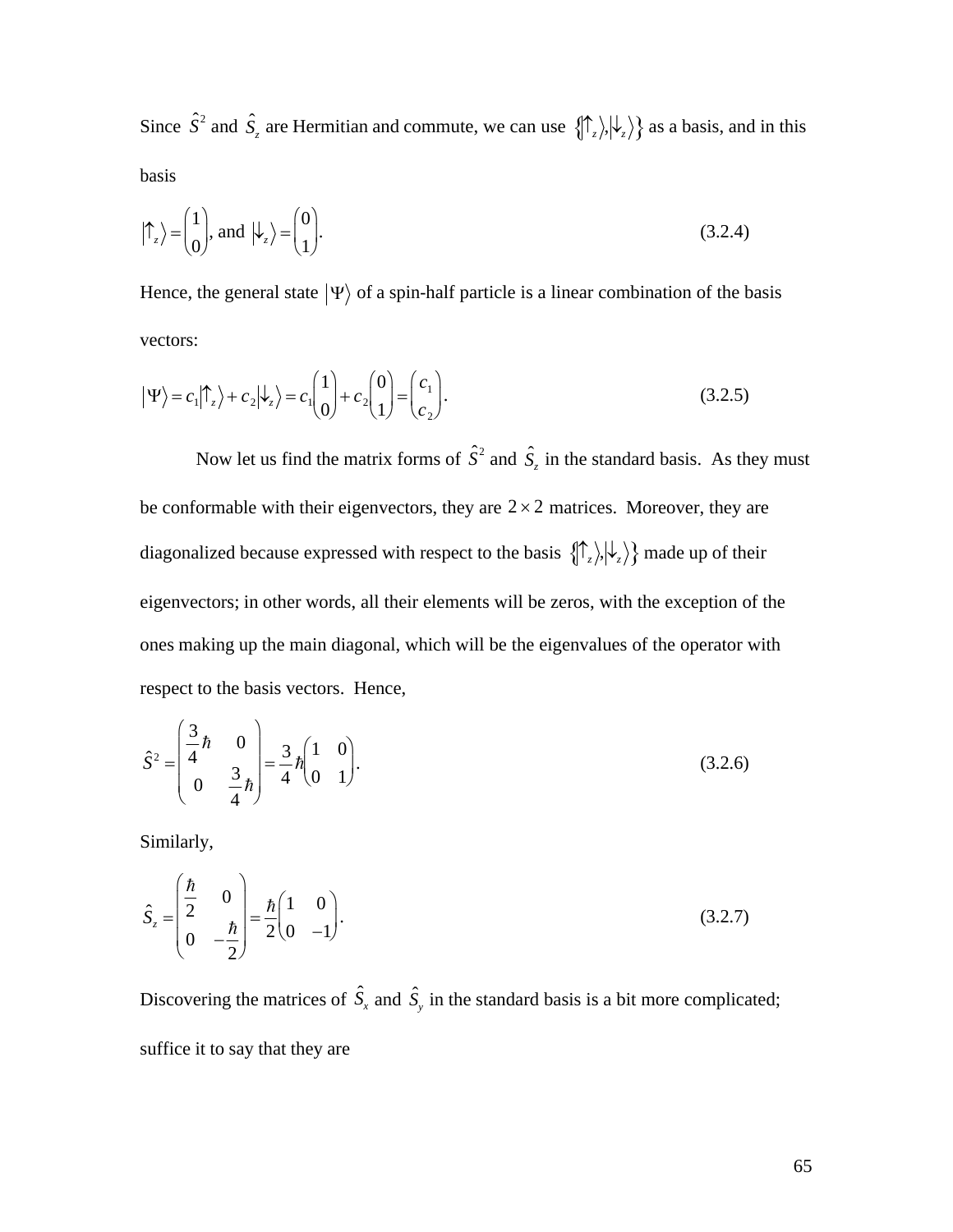$$
\hat{S}_x = \frac{\hbar \begin{pmatrix} 0 & 1 \\ 1 & 0 \end{pmatrix}}{(3.2.8)}
$$

and

$$
\hat{S}_y = \frac{\hbar}{2} \begin{pmatrix} 0 & -i \\ i & 0 \end{pmatrix} . \tag{3.2.9}
$$

Since we know the matrices for  $\hat{S}_x, \hat{S}_y, \hat{S}_z$ , and  $\hat{S}^2$ , we can now perform a few calculations.

# 3.3 Measuring Spin

Consider a spin-half particle in state  $|\Psi\rangle = c_1 |\hat{\Gamma}_z\rangle + c_2 |\hat{\lambda}_z\rangle$ .<sup>8</sup> Suppose now that we want to predict the results of a measurement of  $S_z$  on the particle. As we know from principle (3), there are only two possible returns,  $\hbar/2$  (the eigenvalue associated with  $|\uparrow_z\rangle$ ) and  $-\hbar/2$  (the eigenvalue associated with  $|\downarrow_z\rangle$ ). Moreover, the probability of getting  $\hbar/2$  is  $|c_1|^2$  and that of getting  $-\hbar/2$  is  $|c_2|^2$ .

EXAMPLE 3.3.1

A spin-half particle is in state  $|\Psi\rangle = \frac{1}{\sqrt{3}} \begin{pmatrix} 1-i \\ 1 \end{pmatrix}$ . We can easily infer that upon

measuring  $S_z$  the probability of obtaining  $\hbar/2$  is  $\left|\frac{1-i}{\sqrt{3}}\right|^2 = \frac{2}{3}$ , while the probability of

getting  $-\hbar/2$  is  $\left|\frac{1}{\sqrt{3}}\right|^2 = \frac{1}{3}$ . Suppose we have obtained  $\hbar/2$ . What shall we get if we

 $\sqrt[8]{\text{Every time}}$  we say that particle is in some state, we assume that the corresponding vector is normalized.

<sup>&</sup>lt;sup>9</sup> Remember that  $|a+b|^2 = (a+b)^*(a+b)$ . Note also that the sum of the two probabilities is one, as it should be.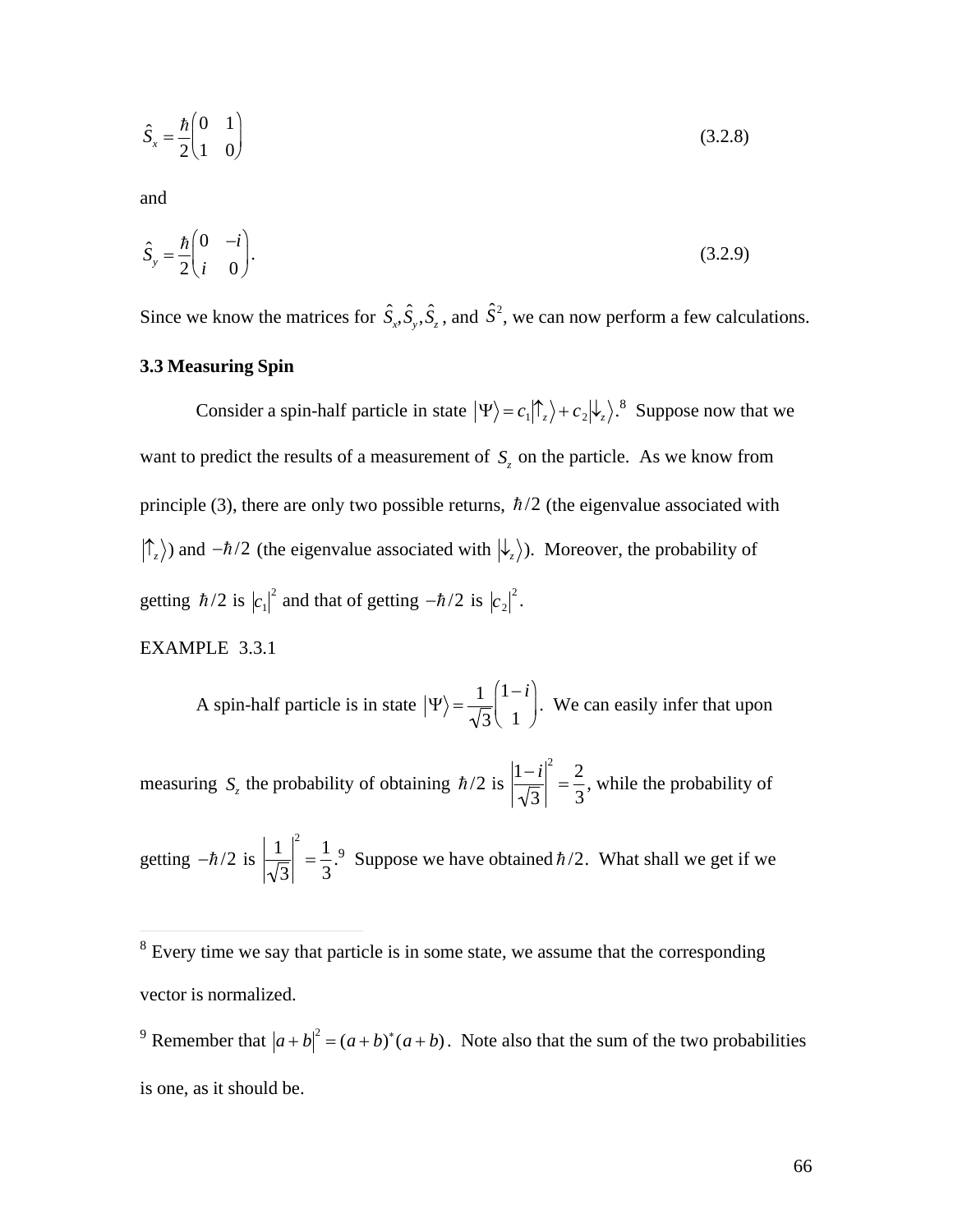immediately measure  $S_z$  again? As we know from the combination of principles (3) and (4), we shall surely get  $\hbar/2$ , as  $|\Psi\rangle$  has collapsed onto  $|\hat{\Gamma}_z\rangle$ .

Suppose now that the particle is in the generic state  $|\Psi\rangle = c_1 |\hat{\Gamma}_z\rangle + c_2 |\hat{\mathbf{k}}_z\rangle = \begin{pmatrix} c_1 \\ c \end{pmatrix}$ , and

we measure  $S_x$ . What shall we get? Finding the answer is relatively simple, albeit somewhat laborious. Basically, we need to obtain the information necessary to apply principle (3). Hence, first we must determine the (normalized) eigenvectors  $|\hat{\Gamma}_x\rangle, |\hat{\mathcal{L}}_x\rangle$ , and the eigenvalues  $\lambda_1$ ,  $\lambda_2$  of  $S_x$ . Since  $S_x$  is Hermitian, its eigenvectors span the space. Hence, we can expand  $|\Psi\rangle$  into a linear combination of the normalized eigenvectors of  $S_x$ , so that  $|\Psi\rangle = \alpha |\uparrow_x\rangle + \beta |\downarrow_x\rangle$ . Consequently, upon measuring  $S_x$ , we shall get  $\lambda_1$  with probability  $|\alpha|^2$ , and  $\lambda_2$  with probability  $|\beta|^2$ . So, let us proceed.

Since 
$$
\hat{S}_x = \frac{\hbar}{2} \begin{pmatrix} 0 & 1 \\ 1 & 0 \end{pmatrix}
$$
, if we take  $\begin{pmatrix} x_1 \\ x_2 \end{pmatrix}$  as the generic eigenvector and  $\lambda$  as the

generic eigenvalue, we have

$$
\begin{pmatrix} 0 & \frac{\hbar}{2} \\ \frac{\hbar}{2} & 0 \end{pmatrix} \begin{pmatrix} x_1 \\ x_2 \end{pmatrix} = \lambda \begin{pmatrix} x_1 \\ x_2 \end{pmatrix},
$$
\n(3.3.1)

that is, a system of two simultaneous equations

$$
\begin{cases} \frac{\hbar}{2}x_2 - \lambda x_1 = 0\\ \frac{\hbar}{2}x_1 - \lambda x_2 = 0 \end{cases}
$$
 (3.3.2)

The characteristic equation is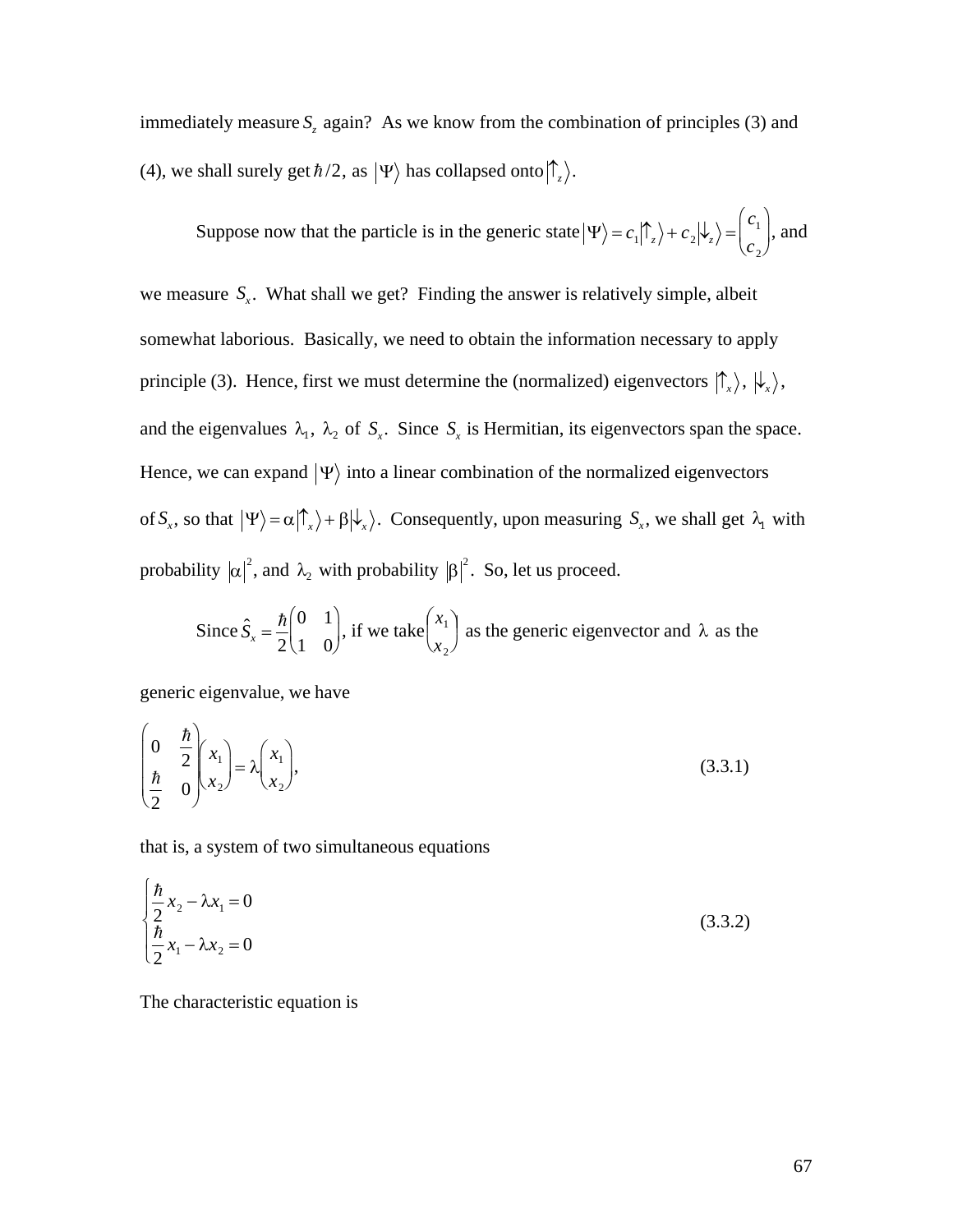$$
0 = \begin{vmatrix} -\lambda & \frac{\hbar}{2} \\ \frac{\hbar}{2} & -\lambda \end{vmatrix} = \lambda^2 - \frac{\hbar^2}{4},
$$
\n(3.3.3)

which yields two eigenvalues,  $\lambda_1 = -\hbar/2$ , and  $\lambda_2 = \hbar/2$ . By plugging the former into either of (3.3.2), we get  $x_1 = -x_2$ . By taking  $x_1 = 1$ , we obtain the eigenvector for  $S_x$  with eigenvalue  $-\hbar/2$ , namely  $\begin{pmatrix} 1 \\ -1 \end{pmatrix}$ . Similarly, by plugging  $\lambda_2 = \hbar/2$  into either (3.3.2) we obtain  $\begin{pmatrix} 1 \\ 1 \end{pmatrix}$ .

However, the two eigenvectors must be normalized in order for them to represent real spin states. As we know, to normalize a vector  $|A\rangle$ , we must divide it by its norm  $\sqrt{\langle A|A \rangle}$ , and in an orthonormal basis  $\langle A|A \rangle = |a_1|^2 + |a_2|^2 + ... + |a_n|^2$ , where  $a_1...a_n$  are the components of the vector. Applying this to vector  $\begin{pmatrix} 1 \\ -1 \end{pmatrix}$ , we obtain

$$
\left|\downarrow_{x}\right\rangle = \frac{1}{\sqrt{\left|1\right|^{2} + \left|-1\right|^{2}}} \begin{pmatrix} 1\\-1 \end{pmatrix} = \frac{1}{\sqrt{2}} \begin{pmatrix} 1\\-1 \end{pmatrix}.
$$
\n(3.3.4)

Similarly,

$$
|\uparrow_{x}\rangle = \frac{1}{\sqrt{|1|^{2}+|1|^{2}}} \begin{pmatrix} 1 \\ 1 \end{pmatrix} = \frac{1}{\sqrt{2}} \begin{pmatrix} 1 \\ 1 \end{pmatrix}.
$$
 (3.3.5)

Now let us apply the equation  $|c_n|^2 = |\langle \psi_n | \Psi \rangle|^2$ , introduced in note 4, p. 59. As

$$
|\uparrow_x\rangle = \frac{1}{\sqrt{2}} \begin{pmatrix} 1 \\ 1 \end{pmatrix}
$$
, the corresponding bra is  $\frac{1}{\sqrt{2}} (1 \quad 1)$ . Hence, the probability of obtaining  $S_x = \hbar/2$  is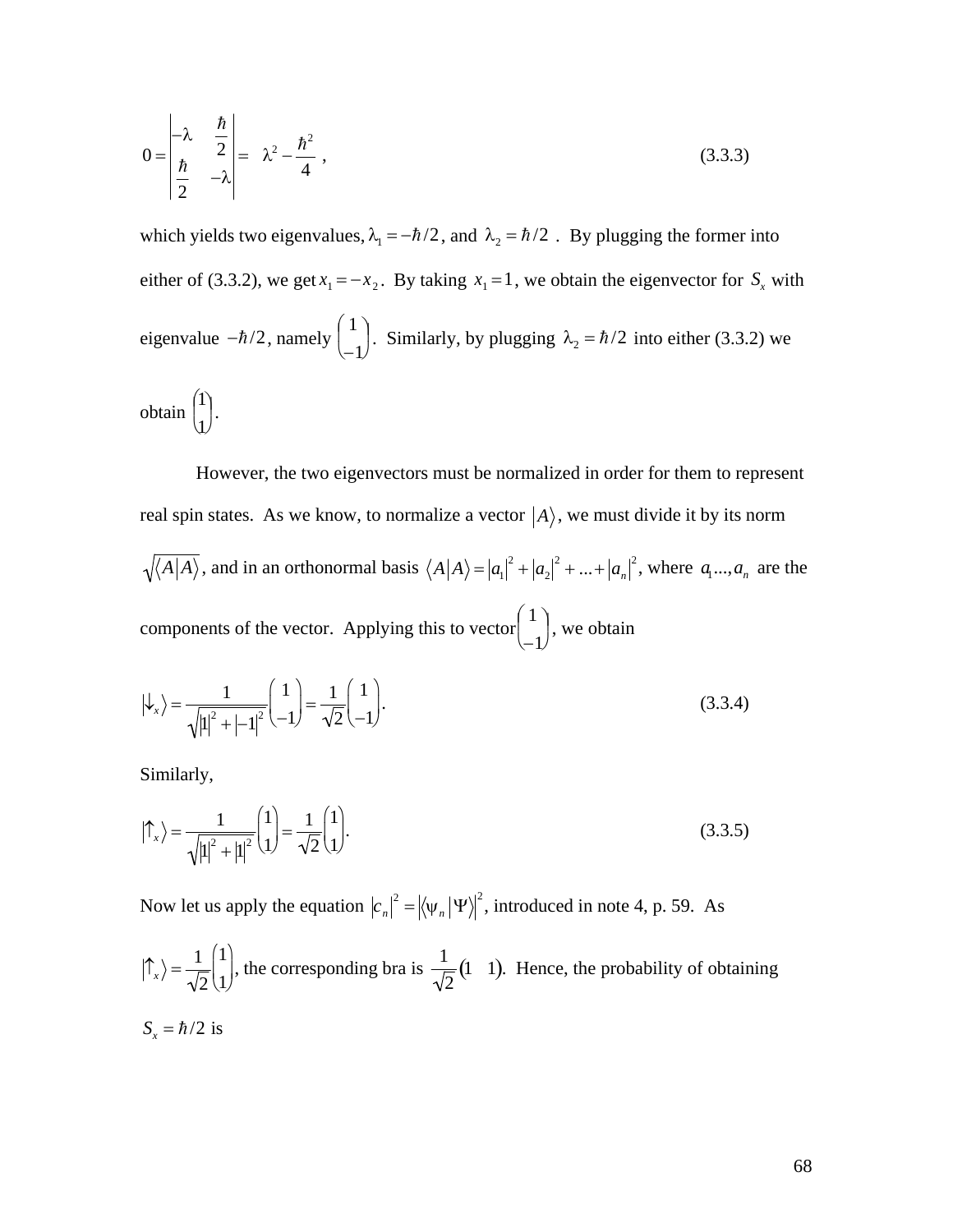$$
Pr(S_x = \hbar/2) = \left| \frac{1}{\sqrt{2}} (1 \quad 1) \begin{pmatrix} c_1 \\ c_2 \end{pmatrix} \right|^2 = \frac{\left| c_1 + c_2 \right|^2}{2},\tag{3.3.6}
$$

and that of obtaining  $S_x = -\hbar/2$  is

$$
Pr(S_x = -\hbar/2) = \left| \frac{1}{\sqrt{2}} (1 - 1) \begin{pmatrix} c_1 \\ c_2 \end{pmatrix} \right|^2 = \frac{\left| c_1 - c_2 \right|^2}{2}.
$$
 (3.3.7)

The eigenvalues, eigenvectors, and related probabilities for  $\hat{S}_y$  can be found in a similar fashion. The following table gives the operators, eigenvalues, eigenvectors, and the related probability formulas for  $\hat{S}_x$ ,  $\hat{S}_y$ , and  $\hat{S}_z$  in the standard basis.<sup>10</sup>

| Operator                                                                                          | <b>Eigenvalue</b>         | Eigenvector               | Pr(eigenvalue)                  |
|---------------------------------------------------------------------------------------------------|---------------------------|---------------------------|---------------------------------|
| ħ<br>T<br>$\hat{S}_x = -$<br>$\sigma_x$<br>$\overline{2}$<br>$\overline{0}$                       | ħ<br>$\overline{2}$       |                           | $ c_1 $<br>$+c2$                |
| $\mathbf 1$<br>ħ<br>ħ<br>O<br>$\hat{S}_x =$<br>$\sigma_{x}$<br>$\overline{2}$<br>$\boldsymbol{0}$ | ħ<br>$\overline{2}$       |                           | $\overline{2}$                  |
| ħ<br>$-\sigma_y$<br>$\overline{2}$<br>$\mathbf{\Omega}$                                           | $\hbar$<br>$\overline{2}$ |                           | $ic_2$<br>っ                     |
| ħ<br>$-\sigma_y$<br>$\overline{2}$<br>$\Omega$<br>$\iota$                                         | ħ<br>$\overline{2}$       |                           | $c_1 + i c_2$<br>$\overline{2}$ |
| $\theta$<br>ħ<br>$\hat{S}_z = -$<br>$\sigma_z$<br>$\overline{2}$<br>$\overline{2}$<br>O           | $\hbar$<br>$\overline{2}$ | $\frac{1}{z}$<br>$\theta$ | $\overline{2}$<br>$ c_1 $       |
| $\theta$<br>ħ<br>ħ<br>$\sigma_z$<br>$S_z$<br>2                                                    | ħ<br>$\overline{2}$       | $=$<br>$\mathsf{P}_z$     | $\left  {{c_{\,2}}} \right $    |

Note that every time we measure one of the components of spin of a particle of spin-half, we obtain  $\hbar/2$  or  $-\hbar/2$ .

$$
^{10} \sigma_x = \begin{pmatrix} 0 & 1 \\ 1 & 0 \end{pmatrix}, \sigma_y = \begin{pmatrix} 0 & -i \\ i & 0 \end{pmatrix}, \text{ and } \sigma_z = \begin{pmatrix} 1 & 0 \\ 0 & -1 \end{pmatrix} \text{ are the famous Pauli operators. Note that}
$$

if we use  $\hbar/2$  as unit of measure when measuring spin, then the spin operators reduce to their Pauli operators.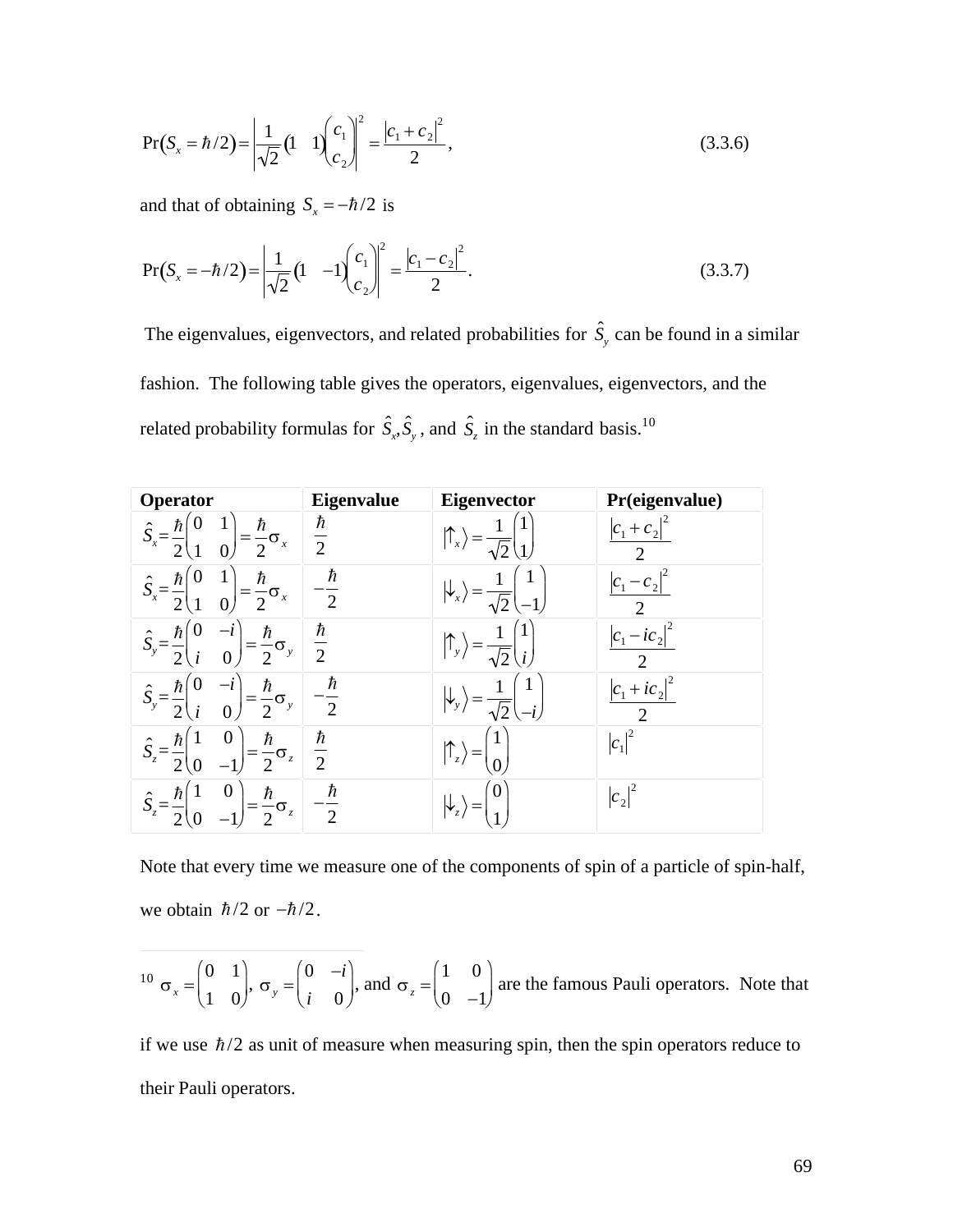# **EXAMPLE 3.3.2**

Let a particle be in state 
$$
|\Psi\rangle = \frac{1}{\sqrt{9}} \begin{pmatrix} 2 - i \\ 2 \end{pmatrix}
$$
, and suppose we make just one

measurement. The table above contains all the information needed to determine what returns we may expect and their associated probabilities. If we measure  $S_z$ , we shall get  $\hbar/2$  with probability

$$
Pr(S_z = \hbar/2) = \frac{|2 - i|^2}{9} = \frac{5}{9},
$$
\n(3.3.8)

and  $-\hbar/2$  with probability

$$
\Pr\left(S_z = -\frac{\hbar}{2}\right) = \frac{|2|^2}{9} = \frac{4}{9}.
$$
\n(3.3.9)

If we measure  $S_x$ , we shall obtain  $\hbar/2$  with probability

$$
Pr(S_x = \hbar/2) = \frac{1}{2} \left| \frac{2 - i}{\sqrt{9}} + \frac{2}{\sqrt{9}} \right|^2 = \frac{1}{2} \frac{|4 - i|^2}{9} = \frac{17}{18},
$$
\n(3.3.10)

and  $-\hbar/2$  with probability

$$
\Pr\left(S_x = -\frac{\hbar}{2}\right) = \frac{1}{2} \left|\frac{2 - i}{\sqrt{9}} - \frac{2}{\sqrt{9}}\right|^2 = \frac{1}{2} \frac{| - i |^2}{9} = \frac{1}{18}.
$$
\n(3.3.11)

If we measure  $S_y$ , we shall get  $\hbar/2$  with probability

$$
P(S_y = \hbar/2) = \frac{1}{2} \left| \frac{2 - i}{\sqrt{9}} - \frac{2i}{\sqrt{9}} \right|^2 = \frac{1}{2} \frac{|2 - 3i|^2}{9} = \frac{13}{18},
$$
\n(3.3.12)

and  $-\hbar/2$  with probability

$$
\Pr\left(S_y = -\frac{\hbar}{2}\right) = \frac{1}{2} \left|\frac{2 - i}{\sqrt{9}} + \frac{2i}{\sqrt{9}}\right|^2 = \frac{1}{2} \frac{\left|2 - i\right|^2}{9} = \frac{5}{18}.
$$
\n(3.3.13)

What happens if we perform two quick successive measurements of the same observable? As we know, once we have carried out a measurement the state vector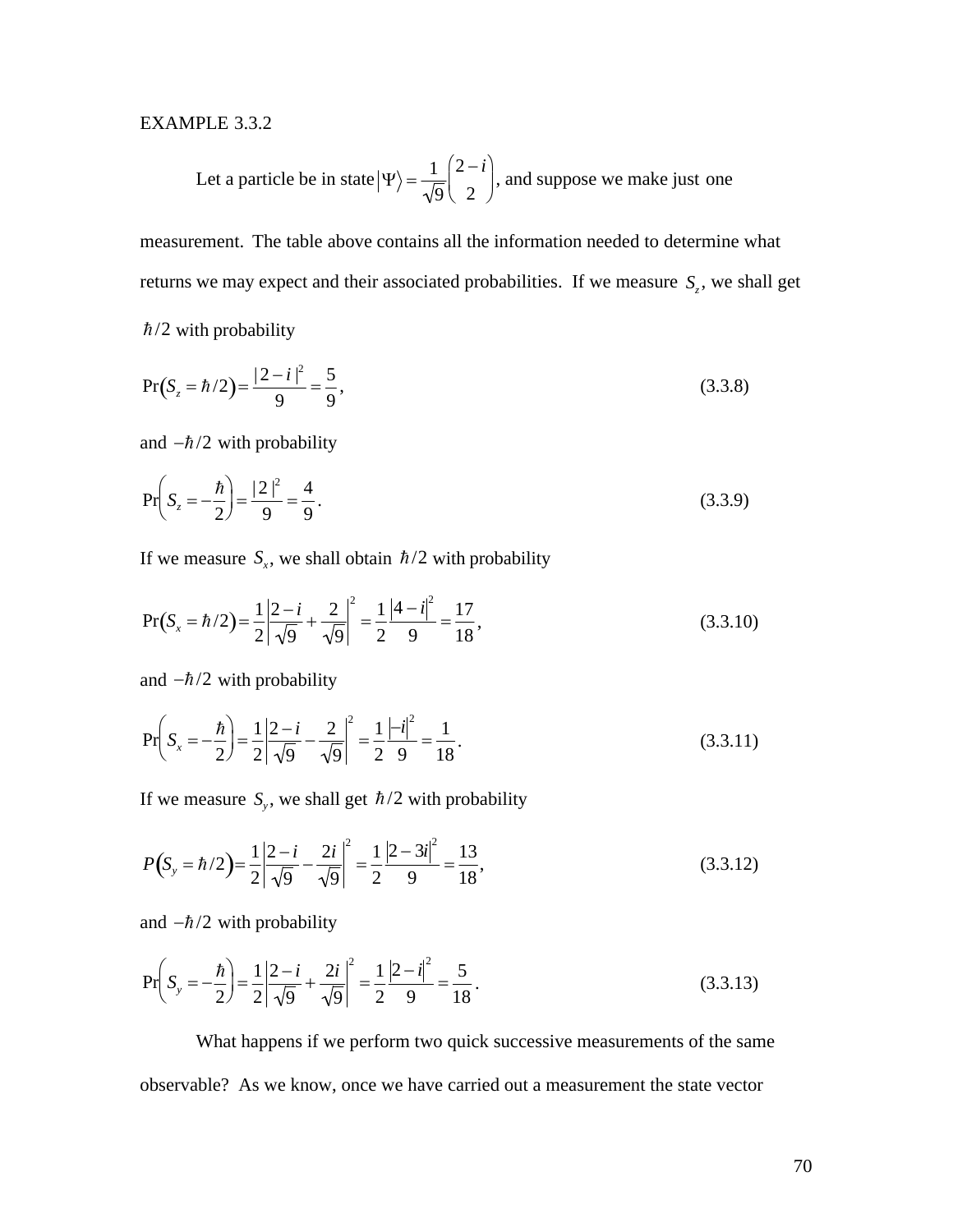collapses, and consequently if the system did not have time to evolve, a quick new measurement will return the same value. What happens if we measure first  $S<sub>x</sub>$  and quickly after  $S_z$ ? Upon measuring  $S_x$ , we shall get  $\hbar/2$  with probability 17/18, and  $-\hbar/2$ with probability 1/18. Suppose we get  $\hbar/2$ . Then the state vector will collapse onto  $\left|\uparrow_{x}\right\rangle = \frac{1}{\sqrt{2}}\begin{bmatrix}1\\1\end{bmatrix}$ . He  $2(1)$  $1\vert$   $\vert$  $1$  $\begin{pmatrix} 1 \\ 1 \end{pmatrix}$ . Hence, a measurement of  $S_z$  will yield  $\hbar/2$  or  $-\hbar/2$ , both with probability  $1/2.^{11}$ 

### EXAMPLE 3.3.3

We can now start to make sense of some of the peculiar results of the spin-half experiment discussed in chapter one. Since  $|\hat{\Gamma}_z\rangle = \frac{1}{\sqrt{2}} (|\hat{\Gamma}_x\rangle + |\hat{\Gamma}_z|)$  $|\mathbf{A}\rangle$  $\frac{1}{2}(\int_{x}^{x} \rangle + |\psi_{x}\rangle)$ , half the particles will exit the SGX device (chapter 1, figure 4) in state  $|\hat{\tau}_x\rangle$  and half in state  $|\hat{\tau}_x\rangle$ . In addition, when we measure  $S_x$  on either path,  $\langle \hat{\Gamma}_z \rangle$  collapses onto  $\langle \hat{\Gamma}_x \rangle$  or  $\langle \hat{\Gamma}_x \rangle$ ; however,  $\mathbf{v}$  $|\hat{\phi}_x\rangle = \frac{1}{\sqrt{2}} (|\hat{\phi}_z\rangle + |\hat{\phi}_z\rangle)$  and  $|\hat{\phi}_x\rangle = \frac{1}{\sqrt{2}} (|\hat{\phi}_z\rangle - |\hat{\phi}_z\rangle)$ , and therefore in either case when we Similarly, if we block path A, only  $\ket{\downarrow_x}$  electrons will reach path C, and upon measuring measure  $S_z$  on electrons on path C we obtain  $\hbar/2$  or  $-\hbar/2$ , both with probability 1/2.

 $S_z$  we obtain the same result.<sup>12</sup>

 $\overline{a}$ 

#### $\mathbf{r}$ **3.4 Series of Stern-Gerlach Devices**

<sup>&</sup>lt;sup>11</sup> As we noted before, measuring  $S_x$  randomizes the return values for  $S_z$ . As we shall see, this is a manifestation of the Generalized Uncertainty Principle.

 $12$  We still do not know why we obtain the same results if we measure position instead of spin before the electrons reach C. We shall address this problem later.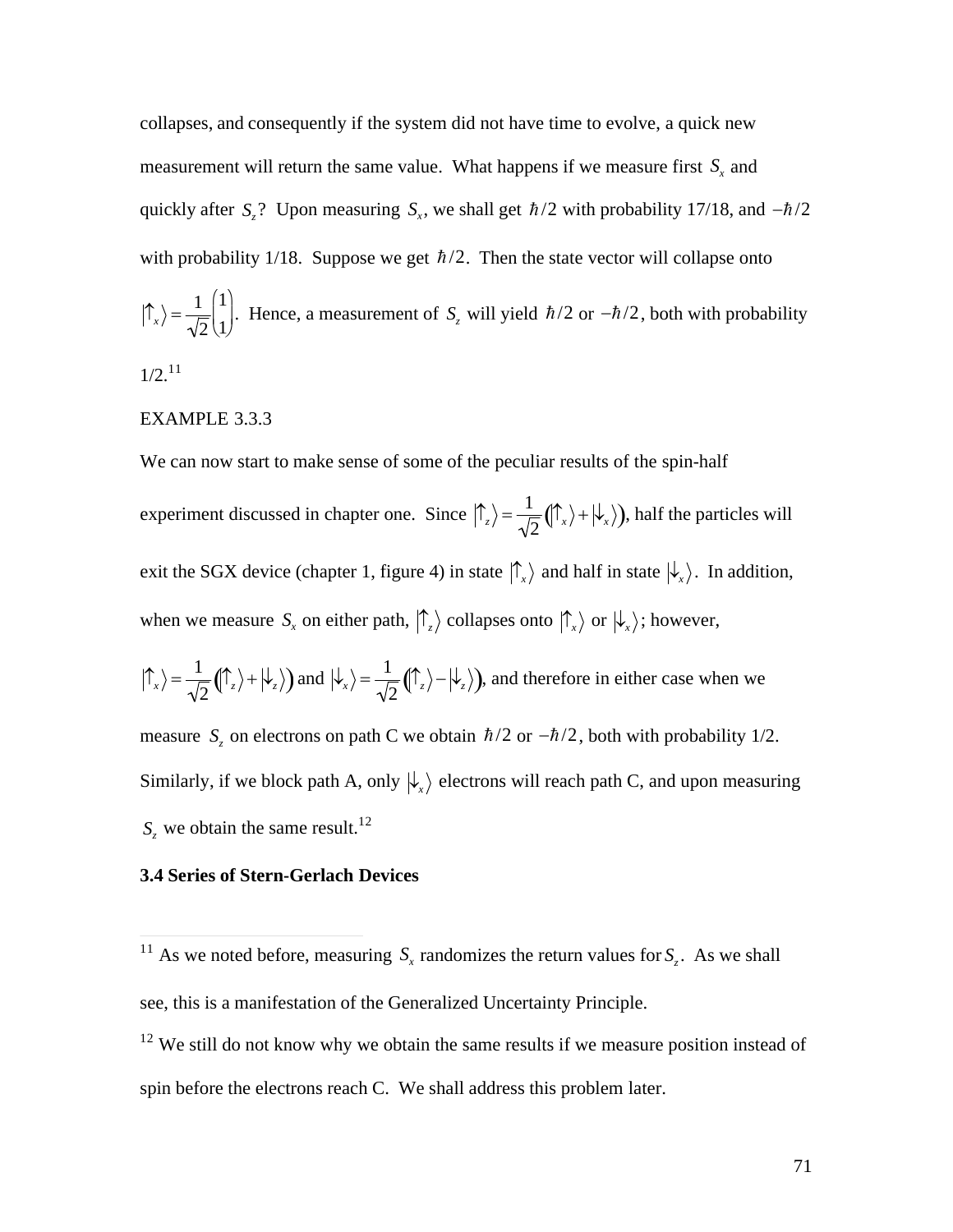Let us look at some examples in which Stern-Gerlach devices are in series.

# EXAMPLE 3.4.1

Now let us consider the following arrangement of Stern-Gerlach devices, and let us shoot a beam of spin-half particles in state  $|\uparrow_x\rangle$  through it (Fig. 1).





Half the particles will exit the first SGZ in state  $|\uparrow_z\rangle$  and half in state  $|\downarrow_z\rangle$ . So, only a block the spin down particles and send the spin up particles into a Stern-Gerlach probabilistic prediction can be given for the behavior of any given particle. Let us now apparatus oriented to measure the *x*-component of spin (SGX). A quick look at the table shows that half of the particles will exit in state  $|\uparrow_x\rangle$  and half in state  $|\downarrow_x\rangle$ . Again, only a the  $|\psi_x\rangle$  particles through another SGX apparatus, all of them will exit with *x*-spin down. probabilistic prediction can be given for the behavior of any given particle. If we send  $\mathbf{r}$ Here, we can actually predict the behavior of any particle because each is in the eigenstate  $\ket{\downarrow_x}$ . If we send the  $\ket{\uparrow_x}$  particles through a SGZ apparatus, half of them will can be given for the behavior of any given particle. come out with *z*-spin up and half with *z*-spin down; again, only a probabilistic prediction

#### EXAMPLE 3.4.2

Consider now the following setting with a stream of spin-half particles in state  $\langle \uparrow_x \rangle$  (Fig. 2).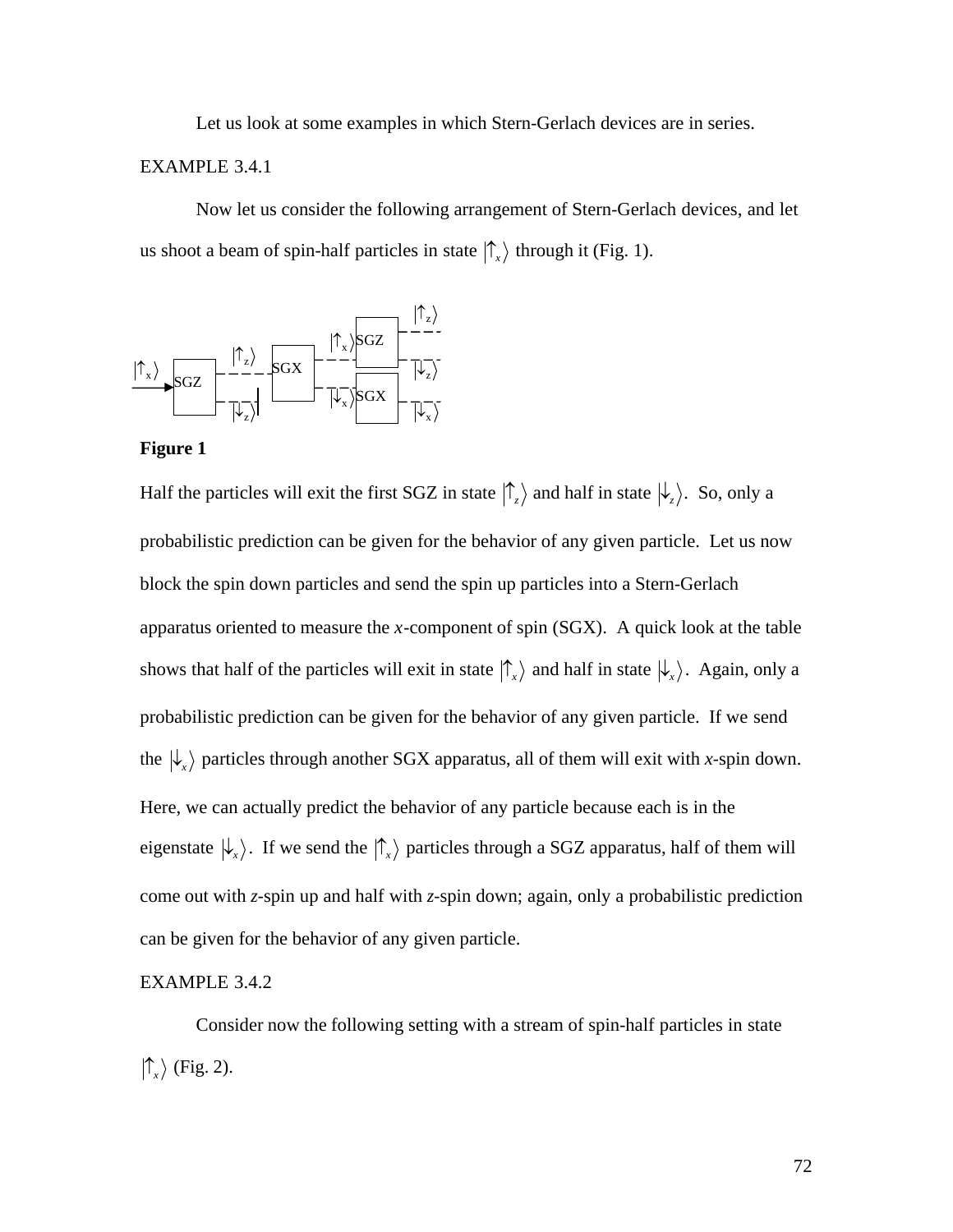

## **Figure 2**

 $\overline{a}$ 

Here the device marked as X is not quite a SGX device because it lacks the detector. In other words, as the particles go though it, *no* measurement takes place. If we want, we can expand the state of the particles entering  $X$  as

$$
|\!\uparrow_z\rangle = \frac{1}{\sqrt{2}} \left(\!\downarrow_x\right\rangle + \left|\!\uparrow_x\right\rangle\right). \tag{3.4.1}
$$

However, as there is no measurement, there is no collapse of the state function that, therefore, remains unaltered as the particles enter the second SGZ device. To determine what we are going to observe, we need to express the state vector of the particles in the standard basis, so that we obtain

$$
\frac{1}{\sqrt{2}}(\downarrow_x\rangle + |\uparrow_x\rangle) = |\uparrow_z\rangle. \tag{3.4.2}
$$

Hence, all the particles will exit the second SGZ device in state  $\langle \hat{\Gamma}_z \rangle$  and therefore upon measurement, we obtain  $S_z = \hbar/2$ .<sup>13</sup>

 $\frac{1}{2}$ <sup>13</sup> Although we can manipulate the relevant mathematical apparatus successfully and make correct predictions, one can fairly say that nobody really knows much about the nature of spin. To be sure, the existence of spin can be inferred from experiment and from relativistic quantum mechanical considerations based on the assumption that angular momentum is conserved. However, we have no concrete picture of it since a classically rotating electron would have a surface linear velocity far exceeding the speed of light. There is general agreement that spin is an intrinsic property of quantum particles, but its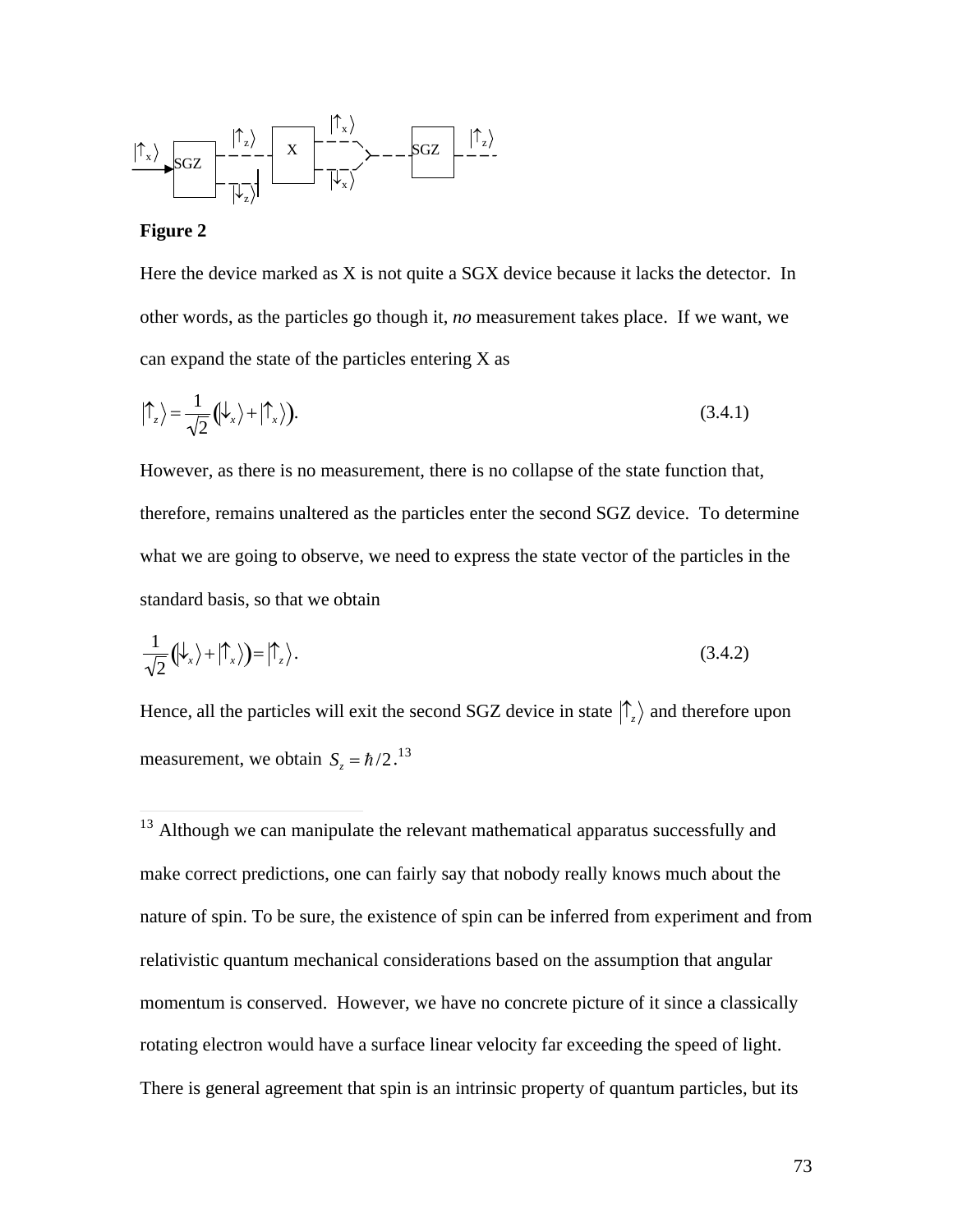#### **3.5 Expectation Values**

How do we test that quantum mechanics handles spin-half correctly? Obviously, not by experimenting on one particle. The reason is not merely that in general it is a good idea to perform many experiments to make sure that our measurements are accurate, but that in order to test a probabilistic prediction we need a very large number of identical particles all in the very same state  $|\Psi\rangle$  on which we perform the exact same measurement. Such a collection of particles is called an "ensemble." For example, if an electron is in state

$$
|\Psi\rangle = \frac{1}{\sqrt{9}} \begin{pmatrix} 2 - i \\ 2 \end{pmatrix}
$$
 (3.5.1)

and we measure  $S_z$ , quantum mechanics predicts that we shall get  $\hbar/2$  with probability 5/9 and  $-\hbar/2$  with probability 4/9. Hence, if we perform the measurement on an ensemble of 900,000 electrons in that state and we obtain  $\hbar/2$  500,000 times and  $-\hbar/2$ 400,000 times, then we may consider the prediction verified. A way of finding out whether these proportions are in fact borne out experimentally is by checking out the average of the measurement returns for  $S<sub>z</sub>$ , and for that we need a brief statistical detour.

Suppose we have a cart with seven boxes in it. Two boxes weigh 5kg each; three weigh  $10kg$  each; one weighs  $40kg$ , and one  $60kg$ . Let us denote the number of boxes with N and the number of boxes of weight w with  $N(w)$ . Obviously,

cause is unknown. Perhaps spin originates from the internal structure of quantum particles, although electrons seem to have no components, or perhaps it is a fundamental property not amenable to any explanation; its nature remains mysterious.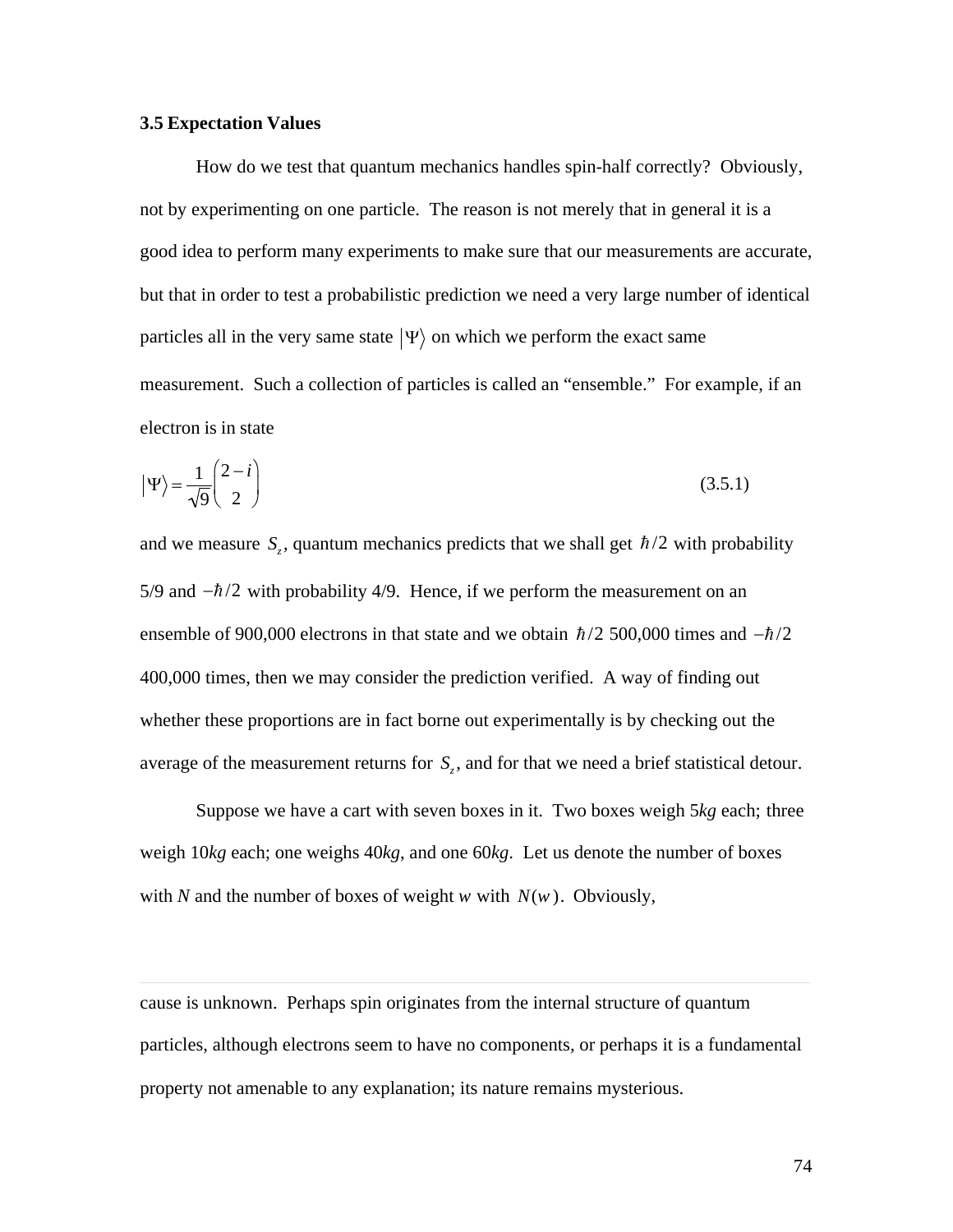$$
N = \sum_{w} N(w),\tag{3.5.2}
$$

that is,  $7 = N(5kg) + N(10kg) + N(40kg) + N(60kg)$ . Suppose now that we pick a box  $Pr(w)$ . Then, randomly out of the cart. Let us denote the probability of picking a box of weight *w* with

$$
\Pr(w) = \frac{N(w)}{N}.\tag{3.5.3}
$$

For example, since there are 3 boxes weighing 10*kg* and 7 boxes in all, Pr(10*kg*) = 3/7.

Notice now that

$$
Pr(5kg) + Pr(10kg) + Pr(40kg) + Pr(60kg) = 1,
$$
\n(3.5.4)

and in general,

$$
\sum_{w} \Pr(w) = 1,\tag{3.5.5}
$$

which is another way of saying that the probability of picking a box of any weight out of the cart is one.

Suppose now that we want to determine <*w*>, the average or *mean* weight of the boxes in the cart. Obviously, we add the weights of all the boxes, and divide by the number of boxes. So,

$$
\frac{\sum wN(w)}{N}.
$$
\n
$$
\left(\frac{3.5.6}{2}\right)
$$
\n
$$
\left(\frac{3.5.6}{2}\right)
$$

For example,

 $\overline{a}$ 

$$
\langle w \rangle = \frac{1}{N} (5 \cdot 2 + 10 \cdot 3 + 40 \cdot 1 + 60 \cdot 1) kg = 20 kg, \tag{3.5.7}
$$

and therefore the average weight of a box is 20*kg*. <sup>14</sup> Let us now notice that

<sup>14</sup> Notice, by the way, that no box weighs 20*kg*!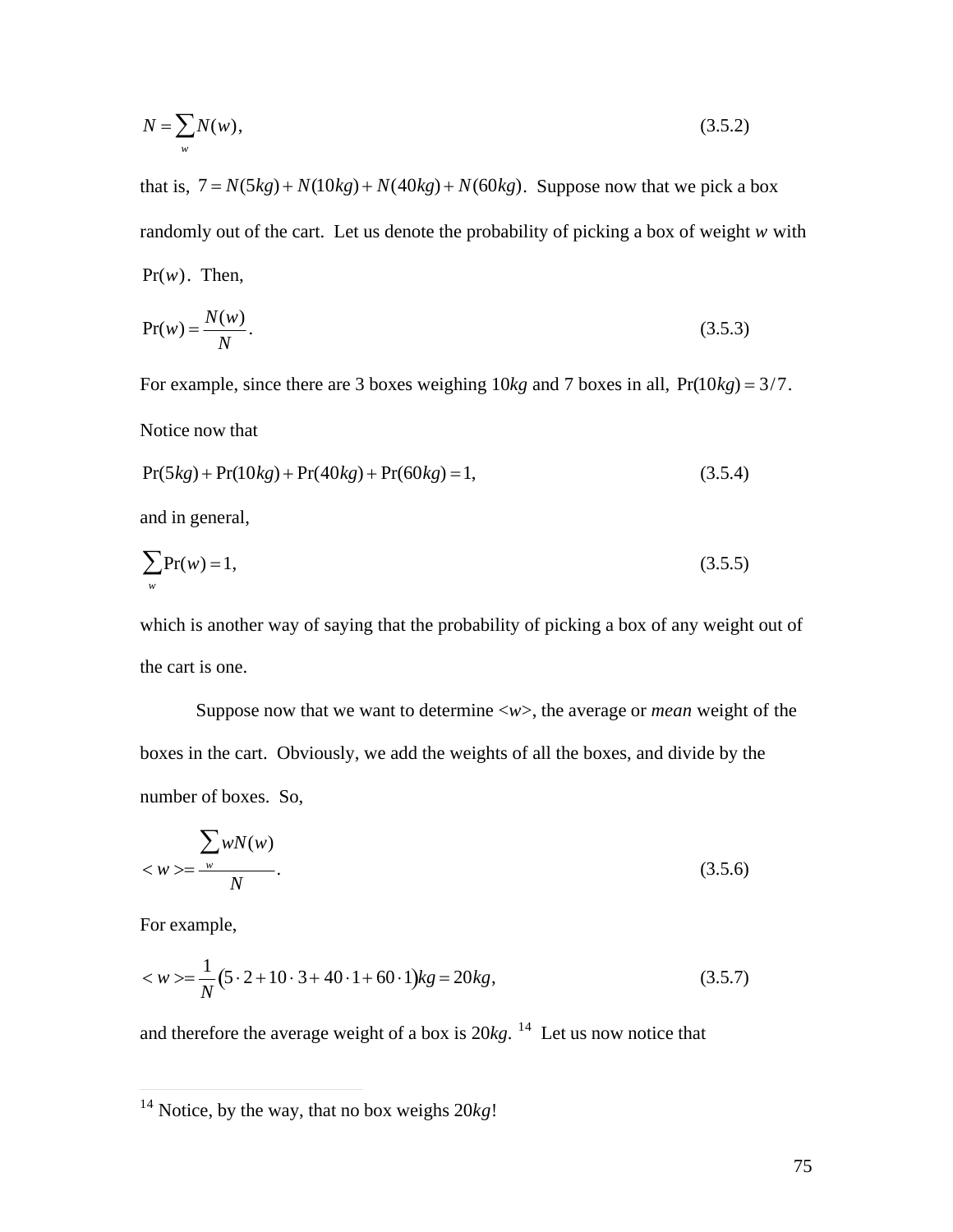$$
\frac{\sum_{w} wN(w)}{N} = \sum_{w} w \frac{N(w)}{N}.
$$
\n(3.5.8)

Consequently, by plugging  $(3.5.8)$  into  $(3.5.6)$  and using  $(3.5.3)$ , we obtain

$$
\langle w \rangle = \sum_{w} w \Pr(w).^{15} \tag{3.5.9}
$$

If we apply  $(3.5.6)$  to the previous case, we obtain:

$$
\langle w \rangle = \left(5\frac{2}{7} + 10\frac{3}{7} + 40\frac{1}{7} + 60\frac{1}{7}\right)kg = 20kg.
$$
 (3.5.10)

In quantum mechanics, the average is generally the quantity of interest, and it is called "the expectation value". It is a very misleading, but ingrained, terminology because it strongly suggests that this quantity is the most likely outcome of a single measurement. But that is the most probable value, not the average value. For example, the most probable outcome of weighing (measuring) a box randomly picked from the cart is  $10kg$ , since  $P(10kg)$  is the highest. By contrast, the expectation value is the average value, that is,  $20kg$ .

We can now go back to our quantum mechanical problem. Recall that we wanted to determine the predicted expectation value for  $S<sub>z</sub>$  for a particle in the state given by  $(3.5.1)$ . By applying  $(3.5.8)$  we obtain

$$
\langle S_z \rangle = \frac{\hbar}{2} \frac{5}{9} - \frac{\hbar}{2} \frac{4}{9} = \frac{\hbar}{18}.
$$
\n(3.5.11)

<sup>15</sup> This is a special case of the important general law <  $f(w)$  >=  $\sum_{w=0}^{\infty} f(w)Pr(w)$ , where  $f(w)$  is any function of w.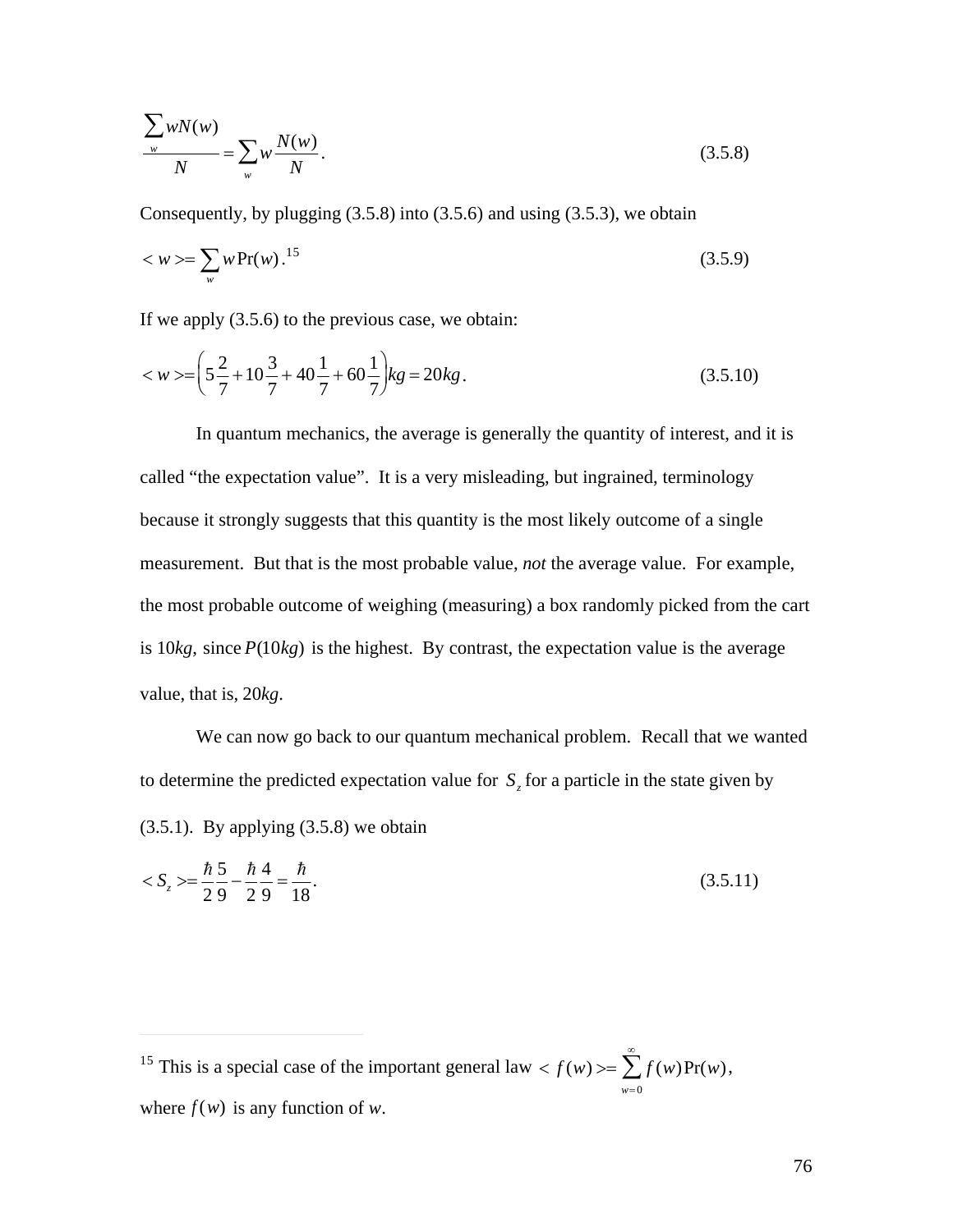Hence, if the actual measurement returns satisfy  $(3.5.11)$ , the prediction will be borne out. There is a nice formula for determining the expectation value of an observable  $O$ , namely,

$$
\langle O \rangle = \langle \Psi | \hat{O} \Psi \rangle; \tag{3.5.12}
$$

in other words, we sandwich the relevant operator in an inner product between the vector states of the system. We leave the proof of  $(3.5.12)$  as an exercise.

# EXAMPLE 3.5.1

Consider again an ensemble of particles in state  $|\Psi\rangle = \frac{1}{\sqrt{9}} \begin{pmatrix} 2 - i \\ 2 \end{pmatrix}$ . Let us calculate

the expectation value for  $S_{\rho}$ . By sandwiching, we obtain

$$
\langle S_z \rangle = \left\langle \Psi \begin{pmatrix} 1 & 0 \\ 0 & -1 \end{pmatrix} \Psi \right\rangle = \left( \frac{2+i}{3} - \frac{2}{3} \right) \frac{\hbar}{2} \begin{pmatrix} 1 & 0 \\ 0 & -1 \end{pmatrix} \begin{pmatrix} \frac{2-i}{3} \\ \frac{2}{3} \end{pmatrix},\tag{3.5.13}
$$

once we remember that a bra is the complex conjugate transpose of its ket. Then,

$$
\langle S_z \rangle = \frac{\hbar}{2} \left( \frac{2+i}{3} - \frac{2}{3} \right) \left( \frac{2-i}{3} \right) = \frac{\hbar}{2} \left( \frac{5}{9} - \frac{4}{9} \right) = \frac{\hbar}{18}.
$$
 (3.5.14)

We can easily verify that this result jibes with the results obtained in the previous example.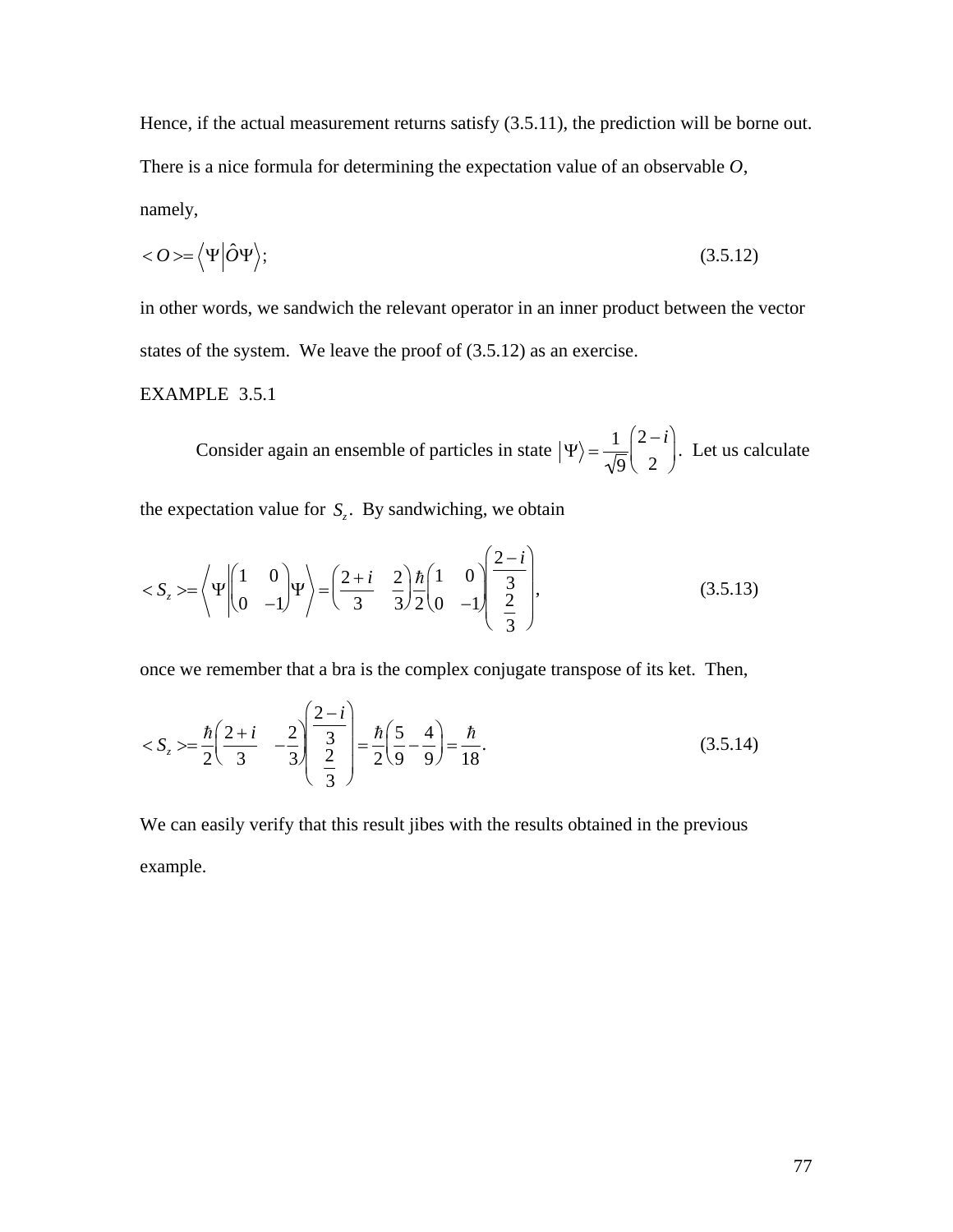# **Exercises**

#### **Exercise 3.1**

1. Let 
$$
|\Psi\rangle = \frac{1}{\sqrt{11}} \begin{pmatrix} i \\ 3i + 1 \end{pmatrix}
$$
 be the state of a spin-half particle. Determine: a) the

probability of obtaining  $\hbar/2$  upon measuring  $S_x$ ; b) the probability of obtaining  $\hbar/2$ upon measuring  $S_{\tau}$ .

2. Let  $|\Psi\rangle = \frac{1}{\sqrt{15}} \begin{pmatrix} 3+i \\ 2-i \end{pmatrix}$  be the state of a spin-half particle. Determine: a) the

probability of obtaining  $-\hbar/2$  upon measuring  $S_y$ ; b) the probability of obtaining  $\hbar/2$ upon measuring  $S_z$ .

3. Determine the eigenvalues, the normalized eigenvectors, and the related probabilities for  $\hat{S}_y$ .

### **Exercise 3.2**

1. Consider an ensemble of particles in state  $|\Psi\rangle = \frac{1}{\sqrt{15}} \begin{pmatrix} 3+i \\ 2-i \end{pmatrix}$ . Determine the

expectation value for  $S_z$ .

2. Consider an ensemble of particles in state  $|\Psi\rangle = \frac{1}{\sqrt{13}} \begin{pmatrix} 3i \\ 2 \end{pmatrix}$ . Determine the expectation

value for  $S_x$ 

#### **Exercise 3.3**

1. A stream of spin-half particles in state  $|\Psi\rangle = \frac{1}{\sqrt{15}} \begin{pmatrix} 3+i \\ 2-i \end{pmatrix}$  enters a SGX device.

Provide the probabilities and states of the out-coming particle streams.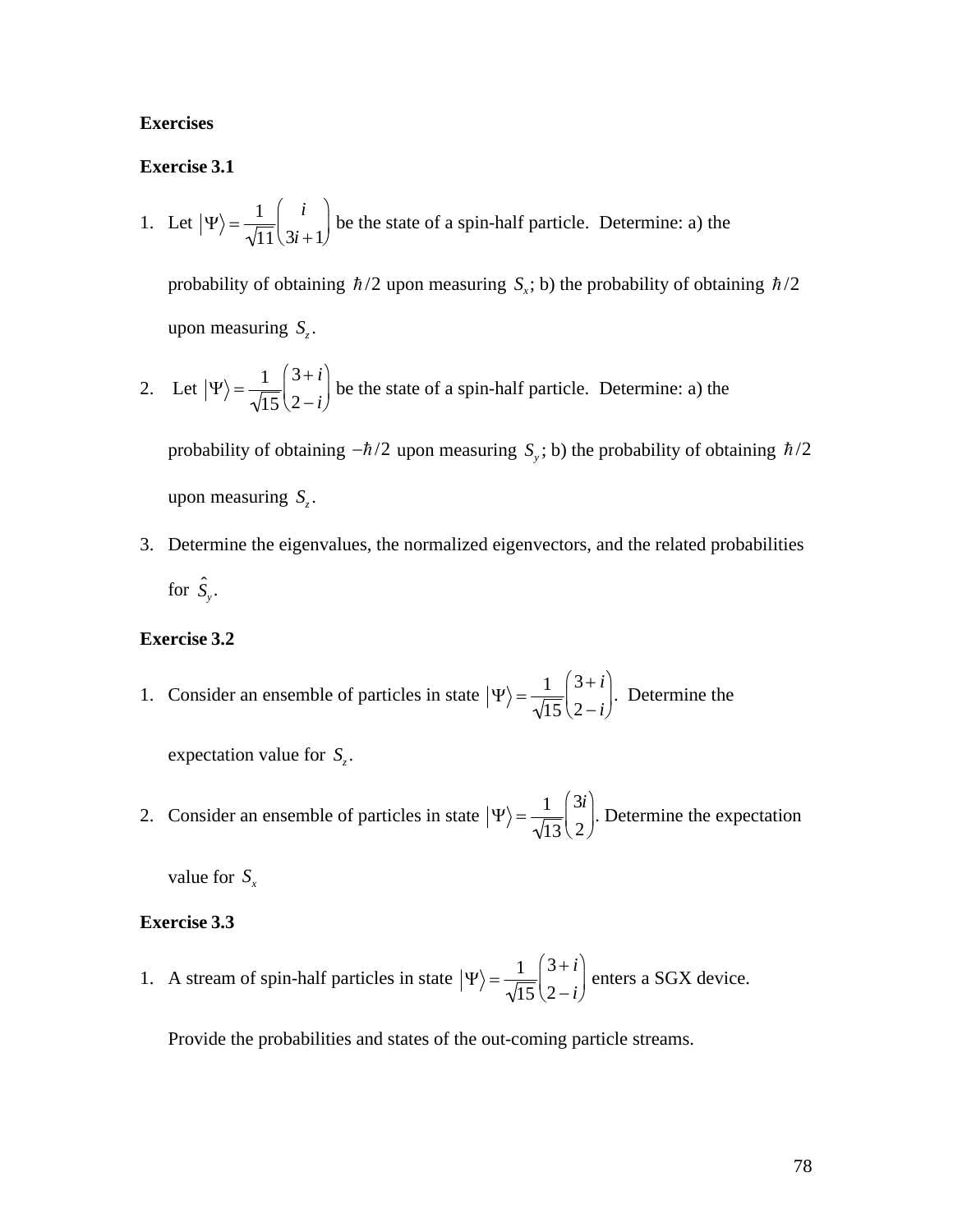2. A stream of spin-half particles in state  $|\Psi\rangle = \frac{1}{\sqrt{13}} \begin{pmatrix} 3i \\ 2 \end{pmatrix}$  enters a SGY device. Provide

the probabilities and states of the out-coming particle streams.

3. Prove that  $\langle O \rangle = \langle \Psi | \hat{O} \Psi \rangle$  for a two-dimensional vector space. [Hint:  $\hat{O}$  is

Hermitian; therefore  $\langle \Psi | \hat{O} \Psi \rangle = \langle \hat{O} \Psi | \Psi \rangle$  and  $| \Psi \rangle$  can be expressed in terms of  $\hat{O}$ 's eigenvectors.]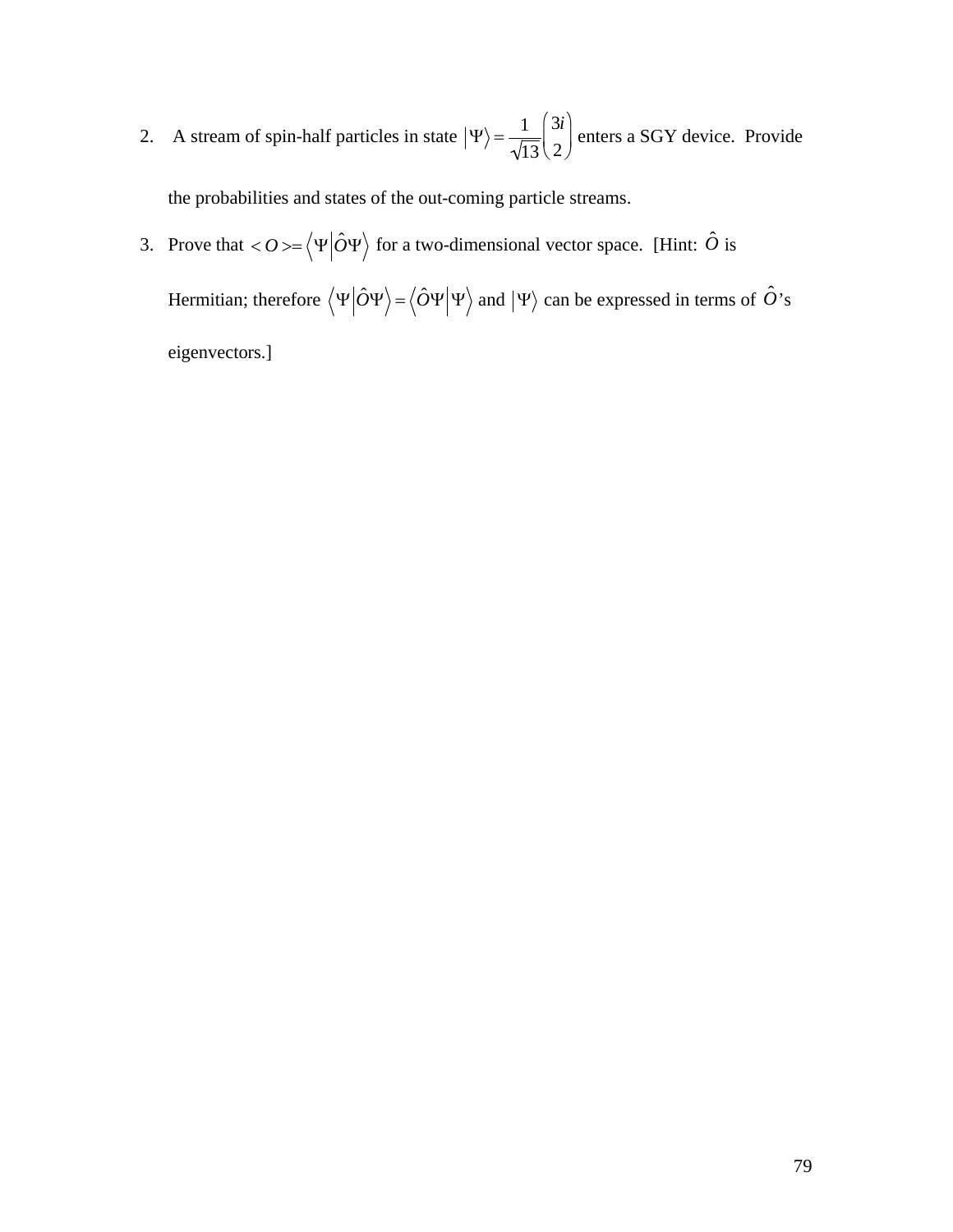## **Answers to the Exercises**

**Exercise 3.1** 

1a: 
$$
Pr\left(S_x = \frac{\hbar}{2}\right) = \frac{1}{11} \frac{1}{2} |i + 3i + 1|^2 = \frac{1}{22} (4i + 1)(-4i + 1) = \frac{17}{22}.
$$
  
\n1b:  $Pr\left(S_z = \frac{\hbar}{2}\right) = \frac{1}{11} (i)(-i) = \frac{1}{11}.$   
\n2a:  $Pr\left(S_y = -\frac{\hbar}{2}\right) = \frac{1}{15} \frac{1}{2} |4 + 3i|^2 = \frac{1}{30} (4 + 3i)(4 - 3i) = \frac{5}{6}.$   
\n2b:  $Pr\left(S_z = \frac{\hbar}{2}\right) = \frac{1}{15} (3 + i)(3 - i) = \frac{2}{3}.$ 

3. We start by determining eigenvalues and eigenvectors of  $\hat{S}_y = \frac{\hbar}{2} \begin{pmatrix} 0 & -i \\ -i & 0 \end{pmatrix}$ .

$$
\frac{\hbar}{2}\begin{pmatrix} 0 & -i \\ -i & 0 \end{pmatrix} \begin{pmatrix} x_1 \\ x_2 \end{pmatrix} = \lambda \begin{pmatrix} x_1 \\ x_2 \end{pmatrix} \Longrightarrow \begin{cases} \lambda x_1 + \frac{\hbar i}{2} x_2 = 0 \\ -\frac{\hbar i}{2} x_1 - \lambda x_2 = 0 \end{cases} \Longrightarrow 0 = \begin{vmatrix} \lambda & \frac{\hbar i}{2} \\ -\frac{\hbar i}{2} & -\lambda \end{vmatrix} = -\lambda^2 + \left(\frac{\hbar}{2}\right)^2. \text{ Hence,}
$$

 $\lambda_1 = -\hbar/2$ , and  $\lambda_2 = \hbar/2$ . For  $\lambda_1$ , we obtain  $x_2 = -ix_1$ , and therefore the eigenvector

$$
|X_{\lambda_1}\rangle = x_1 \begin{pmatrix} 1 \\ -i \end{pmatrix}
$$
; since  $\langle X_{\lambda_1} | X_{\lambda_1} \rangle = 1 + 1 = 2$ , the normalized eigenvector is  $\frac{1}{\sqrt{2}} \begin{pmatrix} 1 \\ -i \end{pmatrix}$ . For  $\lambda_2$ 

we obtain  $x_2 = ix_1$ , and therefore the eigenvector  $X_{\lambda_2} = x_1 \begin{pmatrix} 1 \\ i \end{pmatrix}$ ; since  $\langle X_{\lambda_2} | X_{\lambda_2} \rangle = 1 + 1 = 2$ ,

the normalized eigenvector is  $\frac{1}{\sqrt{2}}\begin{pmatrix}1\\i\end{pmatrix}$ . Since  $\hat{S}_y$  is Hermitian, its eigenvectors span the space, and therefore the standard  $\ket{sm}$  vector can be expressed as a linear combination of them. Hence,  $\binom{a}{b} = c_1 |\psi_y\rangle + c_2 |\hat{\mathcal{T}}_y\rangle = \frac{1}{\sqrt{2}} \binom{c_1}{-ic} + \frac{1}{\sqrt{2}} \binom{c_2}{ic_2}$ . This is equivalent to the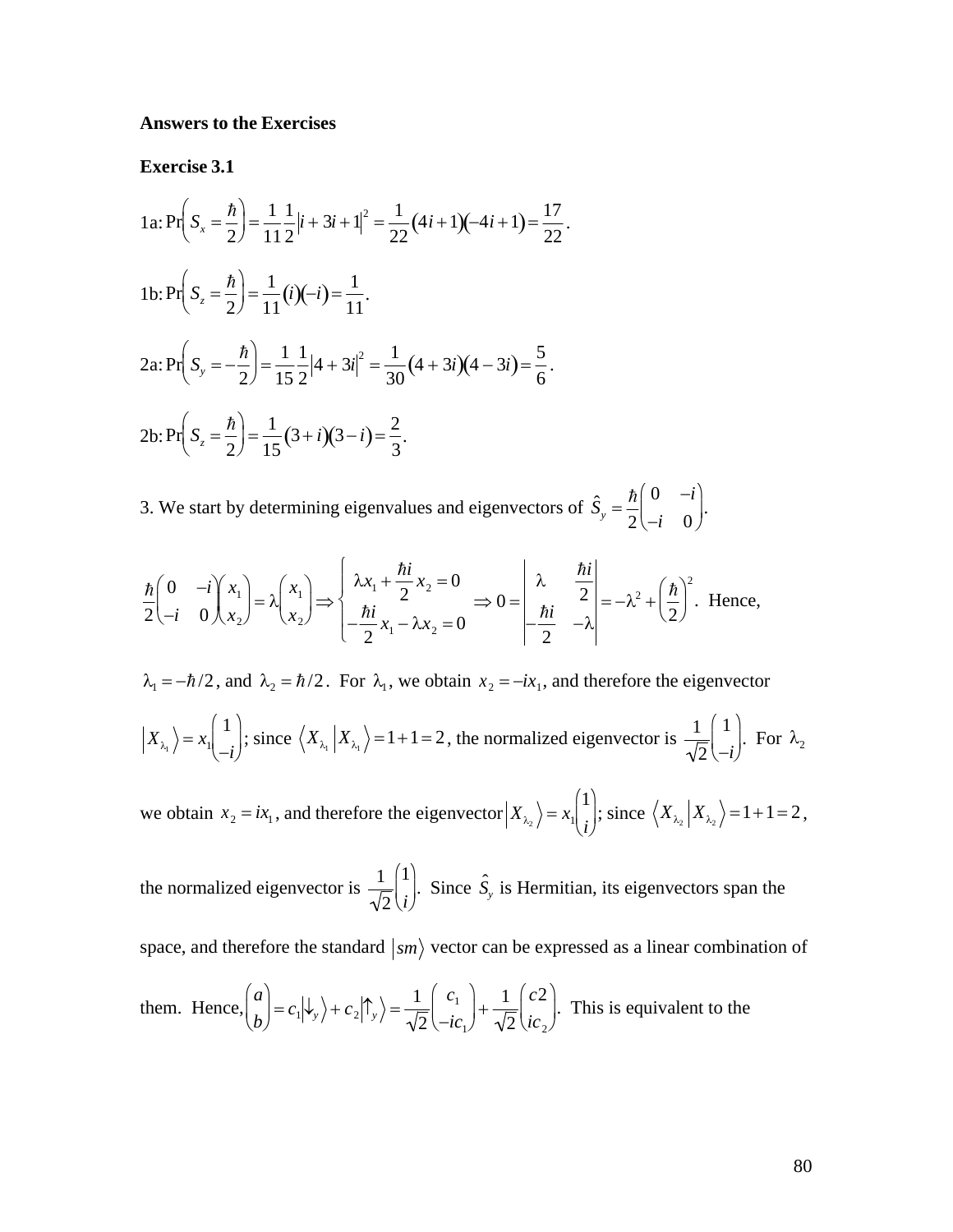following two simultaneous equations:  $\begin{cases} a = \frac{c_1 + c_2}{\sqrt{2}} \\ b = \frac{i(c_2 - c_1)}{\sqrt{2}} \end{cases}$ . The top equation yields

 $c_1 = a\sqrt{2} - c_2$ , which we plug into the bottom equation to obtain  $c_2 = \frac{b+ai}{i\sqrt{2}} = \frac{a-ib}{\sqrt{2}}$ .

Hence,  $c_1 = a\sqrt{2} - \frac{a}{\sqrt{2}} + \frac{ib}{\sqrt{2}} = \frac{a+ib}{\sqrt{2}}$ . Consequently, we have

 $|\Psi\rangle = \frac{a+ib}{\sqrt{2}} \left(\frac{1}{-i}\right) + \frac{a-ib}{\sqrt{2}} \left(\frac{1}{i}\right)$ , the state vector expressed in terms of the eigenvectors of  $\hat{S}_y$ .

So, the probability of obtaining  $\lambda_1 = -\hbar/2$  is  $\frac{|a+ib|^2}{2}$ , and that of obtaining  $\lambda_2 = \hbar/2$  is

$$
\frac{|a-ib|^2}{2}
$$

**Exercise 3.2** 

1. 
$$
= \frac{\hbar}{2} \left( \frac{3-i}{\sqrt{15}} - \frac{2+i}{\sqrt{15}} \right) \left( \frac{1}{0} - 1 \right) \left( \frac{\frac{3+i}{\sqrt{15}}}{\frac{2-i}{\sqrt{15}}} \right) = \frac{\hbar}{2} \left( \frac{3-i}{\sqrt{15}} - \frac{2+i}{\sqrt{15}} \right) \left( \frac{\frac{3+i}{\sqrt{15}}}{\frac{2-i}{\sqrt{15}}} \right) = \frac{\hbar}{6}
$$
  
2.  $= \frac{\hbar}{2} \left( \frac{-3i}{\sqrt{13}} - \frac{2}{\sqrt{13}} \right) \left( \frac{0}{0} - 1 \right) \left( \frac{\frac{3i}{\sqrt{13}}}{\frac{2}{\sqrt{13}}} \right) = \frac{\hbar}{2} \left( \frac{2}{\sqrt{13}} - \frac{-3i}{\sqrt{13}} \right) \left( \frac{\frac{3i}{\sqrt{13}}}{\frac{2}{\sqrt{13}}} \right) = 0.$ 

## **Exercise 3.3**

1. Two particle streams come out. The first is composed of particles in state  $|\hat{\Gamma}_x\rangle$  with spin  $S_x = \hbar/2$ . By using the table, we find that the probability that a particle belongs to this stream is  $\frac{1}{15} \frac{|3+i+2-i|^2}{2} = \frac{5}{6}$ . The second particle stream is composed of particles